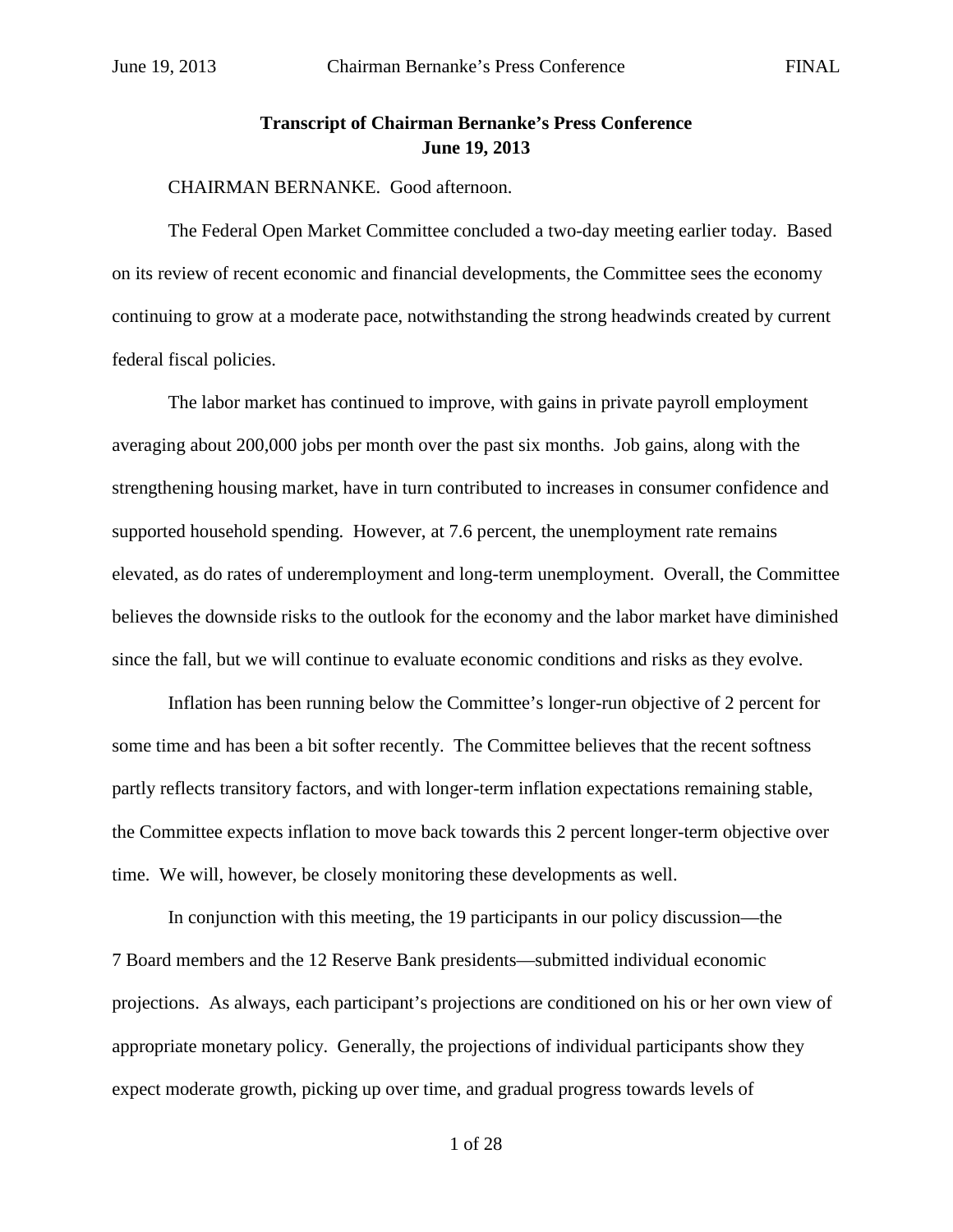unemployment and inflation consistent with the Federal Reserve's statutory mandate to foster maximum employment and price stability.

In brief, participants' projections for economic growth have a central tendency of 2.3 to 2.6 percent for 2013, rising to 2.9 to 3.6 percent in 2015. The central tendency of their projections of the unemployment rate for the fourth quarter of this year is 7.2 to 7.3 percent, declining to 5.8 to 6.2 percent in the final quarter of 2015. Most participants see inflation gradually increasing from its current low level toward the Committee's longer-run objective; the central tendency of their projections for inflation is 0.8 to 1.2 percent for this year and 1.6 to 2.0 percent for 2015.

Before turning to today's policy decision, let me say a few words about the Federal Reserve's strategy for normalizing policy in the long run. In the minutes of its June 2011 meeting, the Committee set forth principles that it intended to follow when the time came to normalize policy and the size and the structure of the Federal Reserve's balance sheet. As part of prudent planning, we have been reviewing these principles in recent meetings. We expect those discussions to continue and intend to provide further information at an appropriate time. For today, I will note that, in the view of most participants, the broad principles set out in June 2011 remain applicable. One difference is worth mentioning. While participants continue to think that, in the long run, the Federal Reserve's portfolio should consist predominantly of Treasury securities, a strong majority now expects that the Committee will not sell agency mortgagebacked securities during the process of normalizing monetary policy, although in the longer run, limited sales could be used to reduce or eliminate residual MBS holdings. I emphasize that, given the outlook and the Committee's policy guidance, these matters are unlikely to be relevant to actual policy for quite a while.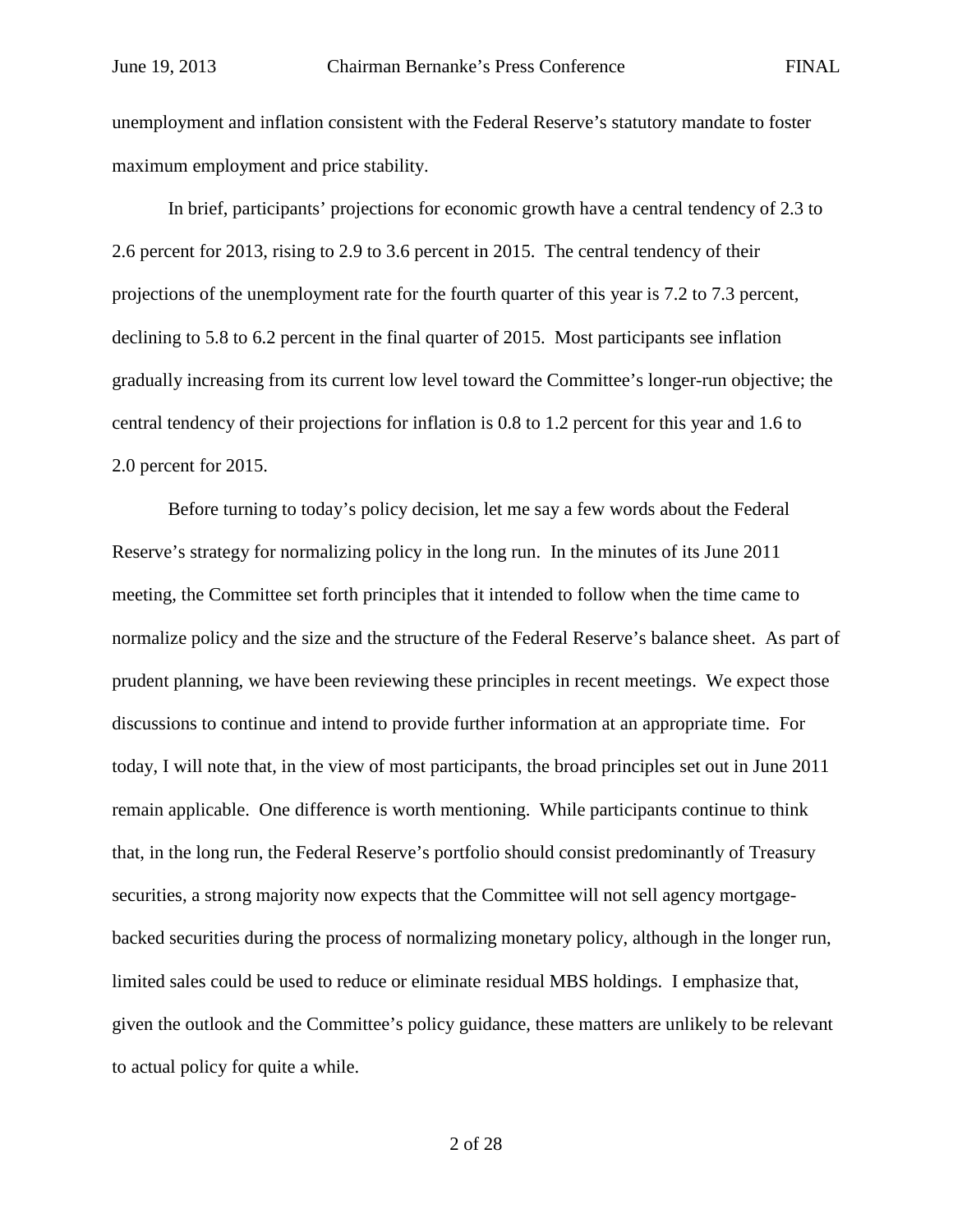Let me turn now to current policy issues. With unemployment still elevated and inflation below the Committee's longer-run objective, the Committee is continuing its highly accommodative policies. As you know, in normal times, the Committee eases monetary policy by lowering the target for the short-term policy interest rate, the federal funds rate. However, the target range for the federal funds rate, currently at 0 to ¼ percent, cannot meaningfully be reduced further. Thus, we are providing policy accommodation through two alternative methods: first, by communicating to the public the Committee's plans for setting the federal funds rate target over the medium term, and, second, by purchasing and holding Treasury securities and agency mortgage-backed securities. Let me discuss a few key points regarding each of these two policy tools.

First, today the Committee reaffirmed its expectation that the current exceptionally low range for the funds rate will be appropriate at least as long as the unemployment rate remains above 6½ percent so long as inflation and inflation expectations remain well behaved in the senses described in the FOMC statement. As I have noted frequently, the phrase "at least as long" in the Committee's interest rate guidance is important. The economic conditions we have set out as preceding any future rate increase are thresholds, not triggers. For example, assuming that inflation is near our objective at that time, as expected, a decline in the unemployment rate to 6½ percent would not lead automatically to an increase in the federal funds rate target, but rather would indicate only that it was appropriate for the Committee to consider whether the broader economic outlook justified such an increase. All else equal, the more subdued the outlook for inflation at that time, the more patient the Committee would likely be in making that assessment. In the projections submitted for this meeting, 14 of 19 FOMC participants indicated that they expect the first increase in the target for the federal funds rate to occur in 2015, and one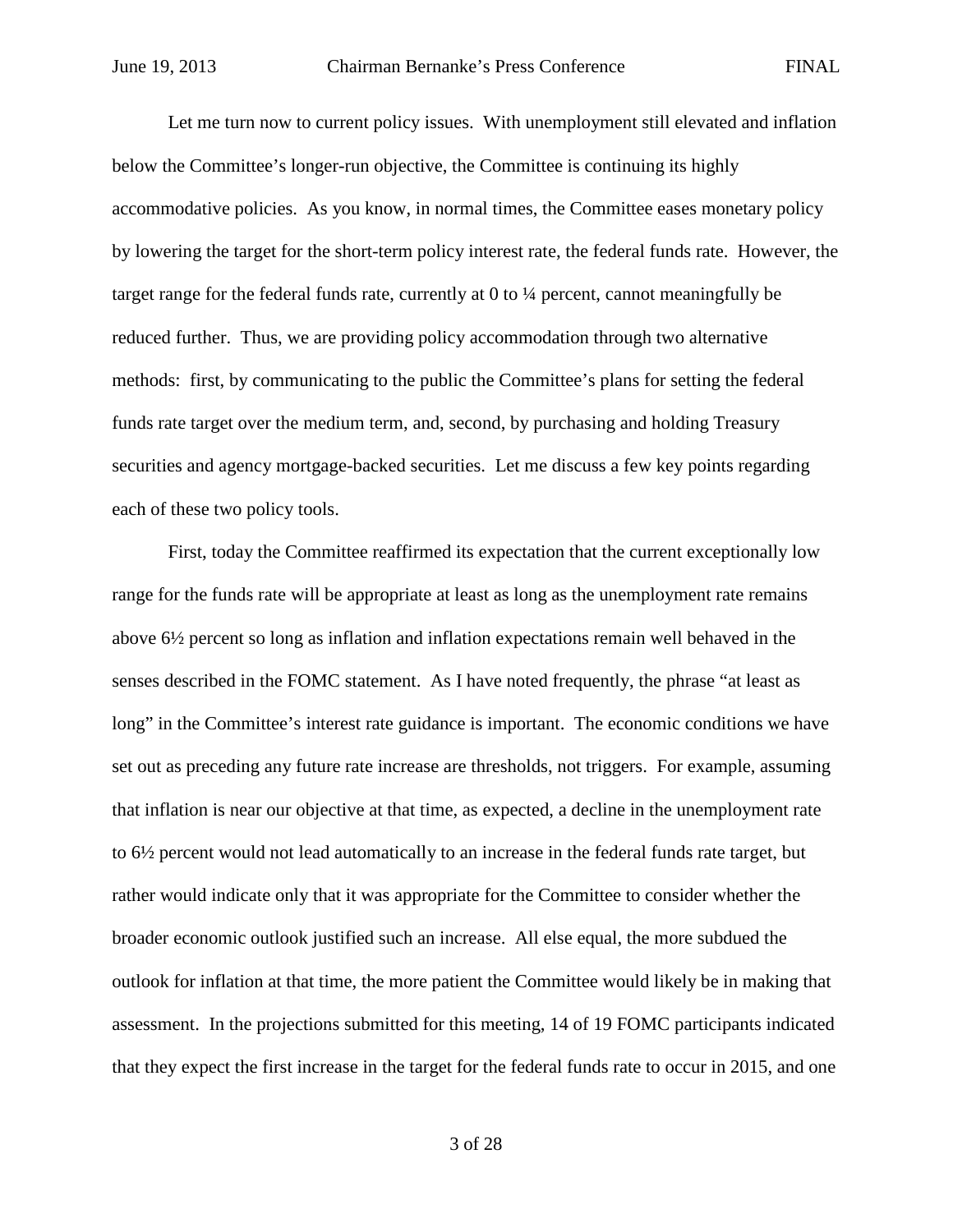expected the first increase to incur in 2016. Moreover, so long as the economy remains short of maximum employment, inflation remains near our longer-run objective, and inflation expectations remain well anchored, increases in the target for the federal funds rate, once they begin, are likely to be gradual, consistent with the Committee's balanced approach to meeting its employment and price stability objectives.

The purpose of this forward guidance about policy is to assure households and businesses that monetary policy will continue to support the recovery even as the pace of economic growth and job creation picks up. Importantly, as our statement notes, the Committee expects a considerable interval of time to pass between when the Committee will cease adding accommodation through asset purchases and the time when the Committee will begin to reduce accommodation by moving the federal funds rate target toward more normal levels.

The second policy tool being employed by the Committee is asset purchases. Specifically, the Committee has been purchasing \$40 billion per month in agency mortgagebacked securities and \$45 billion per month in Treasury securities. When our program of asset purchases was initiated last September, the Committee stated the goal of promoting a substantial improvement in the outlook for the labor market in the context of price stability and noted it would also be taking appropriate account of the efficacy and costs of the program. Today the Committee made no changes to the purchase program.

Although the Committee left the pace of purchases unchanged at today's meeting, it has stated that it may vary the pace of purchases as economic conditions evolve. Any such change would reflect the incoming data and their implications for the outlook, as well as the cumulative progress made toward the Committee's objectives since the program began in September. Going forward, the economic outcomes that the Committee sees as most likely involve continuing gains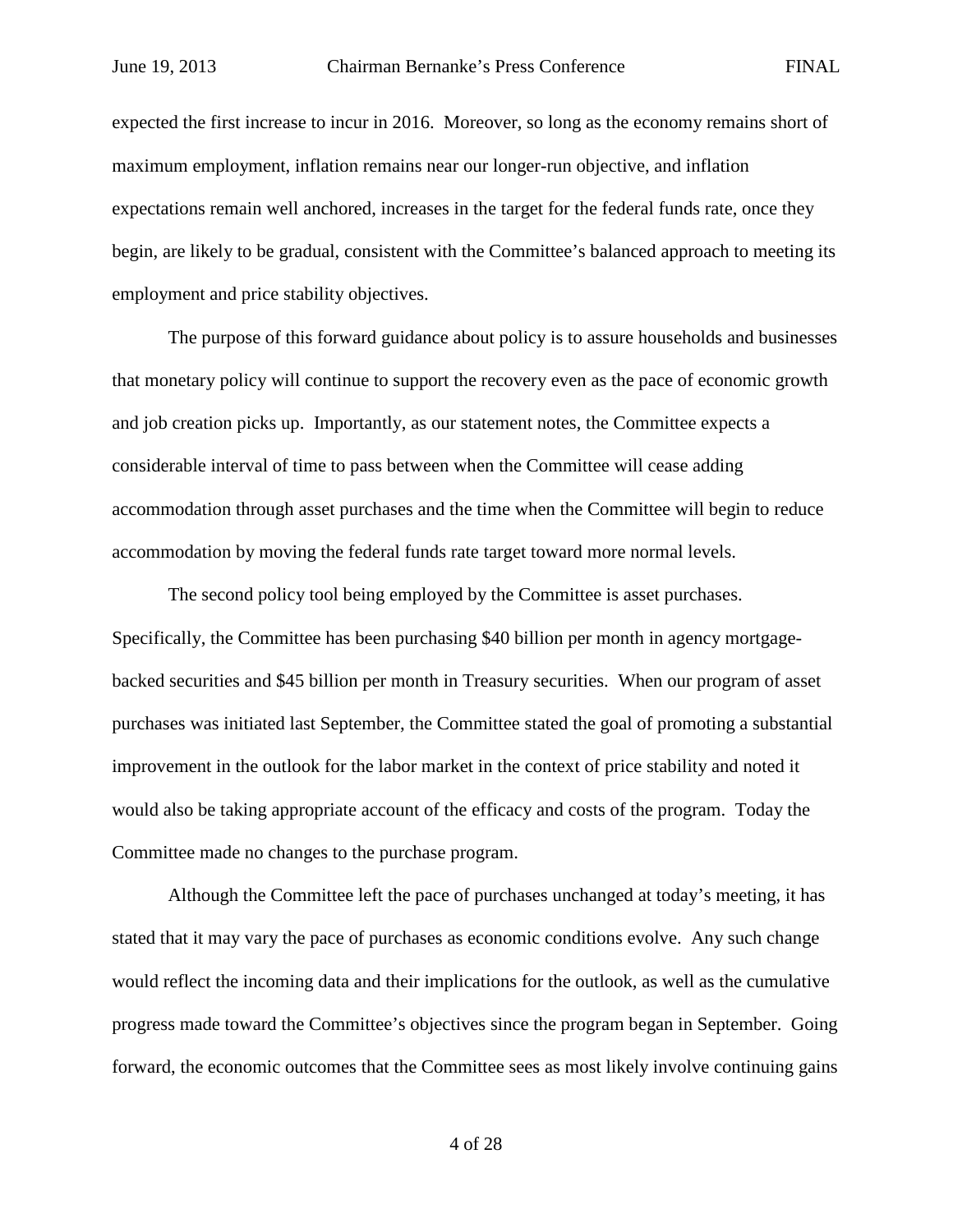in labor markets, supported by moderate growth that picks up over the next several quarters as the near-term restraint from fiscal policy and other headwinds diminishes. We also see inflation moving back toward our 2 percent objective over time. If the incoming data are broadly consistent with this forecast, the Committee currently anticipates that it would be appropriate to moderate the monthly pace of purchases later this year. And if the subsequent data remain broadly aligned with our current expectations for the economy, we would continue to reduce the pace of purchases in measured steps through the first half of next year, ending purchases around midyear. In this scenario, when asset purchases ultimately come to an end, the unemployment rate would likely be in the vicinity of 7 percent, with solid economic growth supporting further job gains, a substantial improvement from the 8.1 percent unemployment rate that prevailed when the Committee announced this program.

I would like to emphasize once more the point that our policy is in no way predetermined and will depend on the incoming data and the evolution of the outlook as well as on the cumulative progress toward our objectives. If conditions improve faster than expected, the pace of asset purchases could be reduced somewhat more quickly. If the outlook becomes less favorable, on the other hand, or if financial conditions are judged to be inconsistent with further progress in the labor markets, reductions in the pace of purchases could be delayed. Indeed, should it be needed, the Committee would be prepared to employ all of its tools, including an increase in the pace of purchases for a time, to promote a return to maximum employment in a context of price stability.

It's also worth noting here that, even if a modest reduction in the pace of asset purchases occurs, we would not be shrinking the Federal Reserve's portfolio of securities, but only slowing the pace at which we are adding to the portfolio while continuing to reinvest principal payments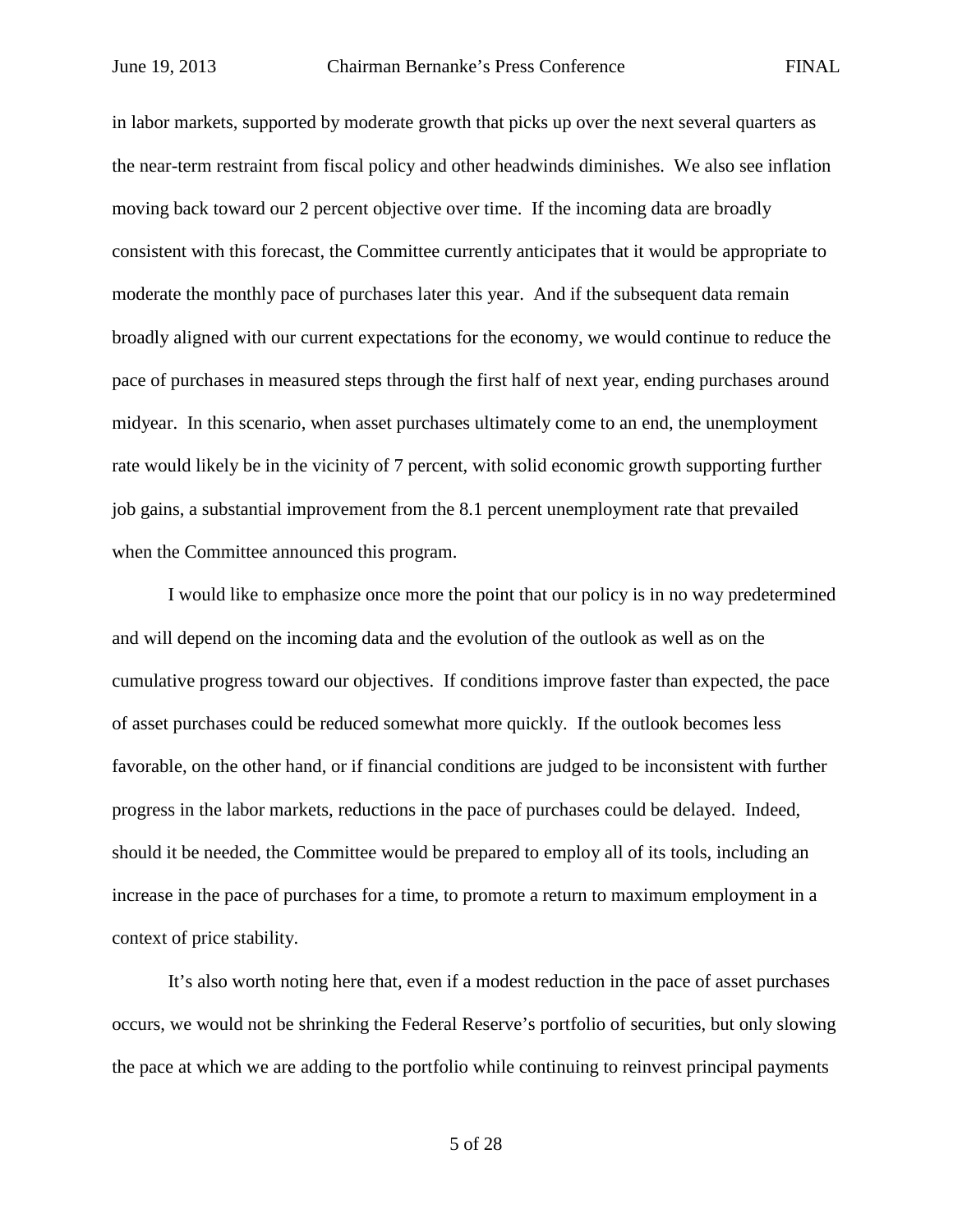and proceeds from maturing holdings as well. These large and growing holdings will continue to put downward pressure on longer-term interest rates. To use the analogy of driving an automobile, any slowing in the pace of purchases will be akin to letting up a bit on the gas pedal as the car picks up speed, not to beginning to apply the brakes.

I will close by drawing again the important distinction between the Committee's decisions about adjusting the pace of asset purchases and its forward guidance regarding the target for the federal funds rate. As I mentioned, the current level of the federal funds rate target is likely to remain appropriate for a considerable period after asset purchases are concluded. To return to the driving analogy, if the incoming data support the view that the economy is able to sustain a reasonable cruising speed, we will ease the pressure on the accelerator by gradually reducing the pace of purchases. However, any need to consider applying the brakes by raising short-term rates is still far in the future. In any case, no matter how conditions may evolve, the Federal Reserve remains committed to fostering substantial improvement in the outlook for the labor market in a context of price stability.

Thank you. I'd be glad to take your questions.

STEVE LIESMAN. Steve Liesman with CNBC. I hate to use my question to ask you to clarify something, but when you said gradually reduce purchases, beginning later this year and ending it next year when the unemployment rate hits 7 percent—what is that? Is that a decision by the FOMC? Is that an intention that—

CHAIRMAN BERNANKE. That is—we had a good discussion of that issue today, and we haven't had—obviously, there's no change, there's no change in policy involved here, there's simply a clarification, helping people to think about where policy will evolve. So, it was thought that it might be best for me to explain that to this group and answer questions. Future policy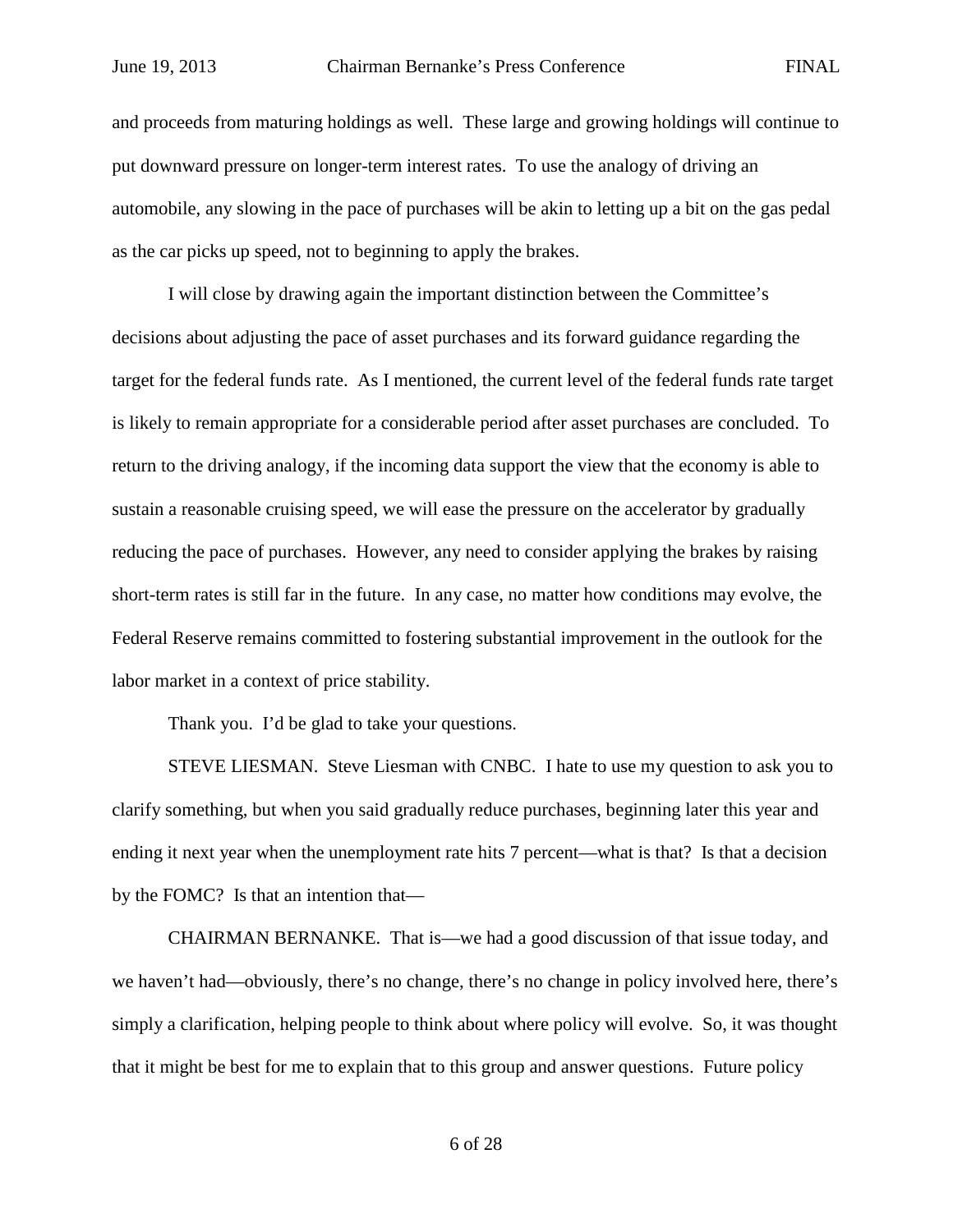statements may include elements of this, but it's not a policy change. I'm just trying to explain how are—how we're making a substantial improvement in the outlook for the labor market, how we're making that concrete, and how we're thinking about the potential future of the program given alternative policy and economic developments.

STEVE LIESMAN. So there is no consensus on that? That's not a vote of the FOMC, that's not a plan that's written down some place or—?

CHAIRMAN BERNANKE. It represents the consensus of the FOMC, yes.

STEVE LIESMAN. If you could just—the question I was going to ask was, could you give us some information on "substantial improvement"? Is that the unemployment rate coming down by itself to 7 percent, or are there other factors involved, and is it "substantial" compared to the fall? Is that when—

CHAIRMAN BERNANKE. Well, there are many factors that we look at when trying to judge the state of the labor market. As you know, we look at participation, payrolls, a variety of other data, but the 7 percent unemployment rate is indicative of the kind of progress we'd like to make in order to be able to say that we've reached substantial progress.

JON HILSENRATH. Jon Hilsenrath from the *Wall Street Journal*. Mr. Chairman, there's an undercurrent of optimism in your forecast and your statement—in the policy statement today. For instance, the unemployment rate forecast comes down to 6.5 to 6.8 percent next year. It's the case that the Fed has overestimated the economy's growth rate very often in the past during this recovery, so—and we've gone through a period in the first half of the year with pretty subdued growth. So I would like to hear you explain where this optimism comes from and how confident you are that these expectations are going to be met.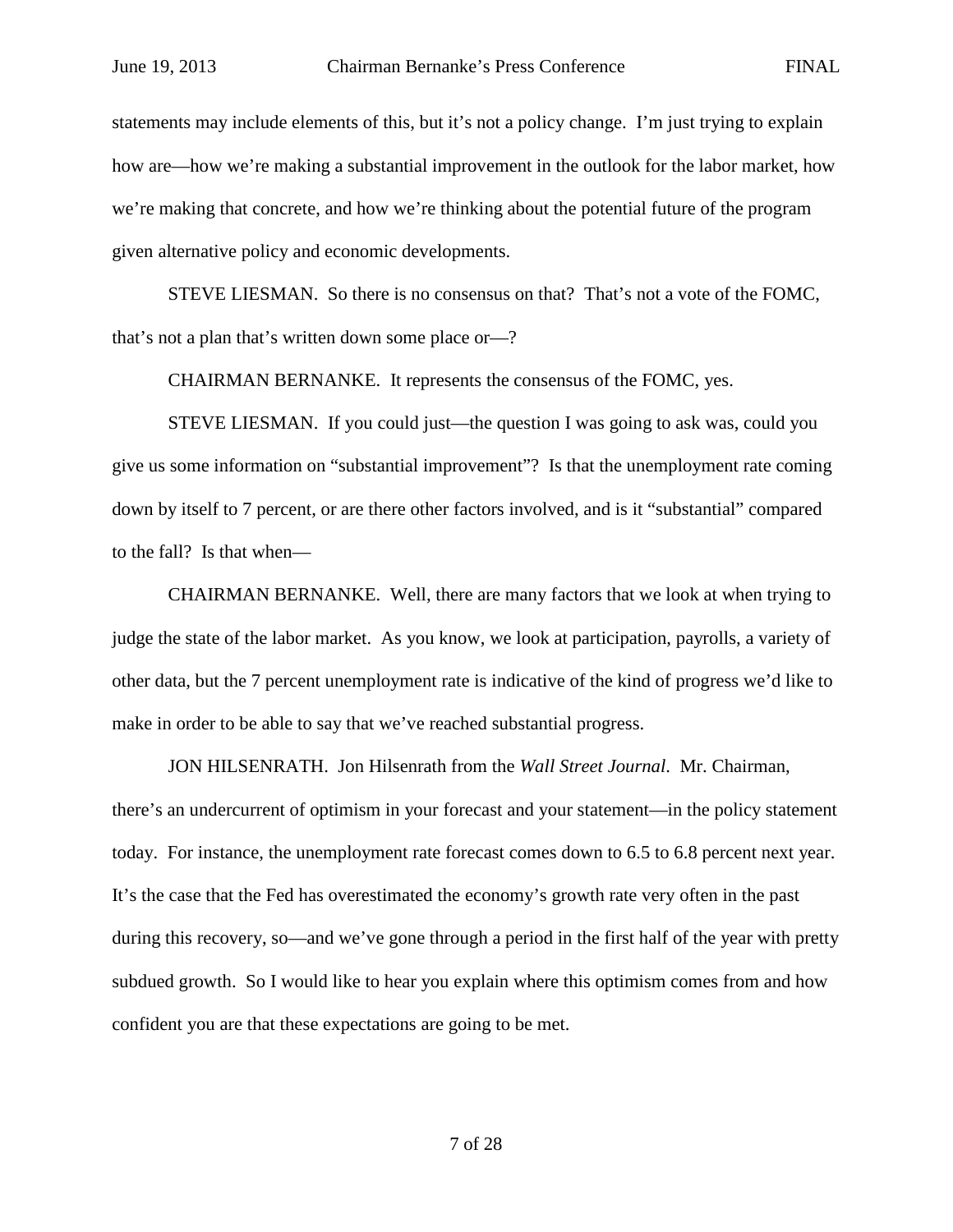CHAIRMAN BERNANKE. Well, the fundamentals look a little better to us. In particular, the housing sector, which has been a drag on growth since the crisis, is now, obviously, a support to growth. It's not only creating construction jobs, but as house prices rise, increased household wealth supports consumption spending, consumer sentiment. State and local governments, who have been a major drag, are now coming to a position where they no longer have to lay off large numbers of workers. Generally speaking, financial conditions are improving. The main drag, or the main headwind, to growth this year is, as you know, is the federal fiscal policy, which the CBO estimates is something on the order of 1½ percentage points of growth. And our judgment is that, you know, given that very heavy headwind, the fact that the economy is still moving ahead at at least a moderate pace, is indicative that the underlying factors are improving. And so we'll see how that evolves. Obviously, we haven't seen the full effect yet of the fiscal policy changes; we'll want to see how that evolves as we get through that fiscal impact. But we're hopeful, as you can see from the individual projections—and again, these are individual projections, not an official forecast of the Committee—we'll be obviously very interested to see if the economy does pick up a bit and continue to reduce unemployment, as we anticipate. I think one thing that's very important for me to say is that, if you draw the conclusion that I've just said, that our policies—that our purchases will end in the middle of next year, you've drawn the wrong conclusion because our purchases are tied to what happens in the economy. And if the Federal Reserve makes the same error and we overestimate what's happening, then our policies will adjust to that. We are not—we have no deterministic or fixed plan. Rather, our policies are going to depend on this scenario coming true. If it doesn't come true, we'll adjust our policies to that.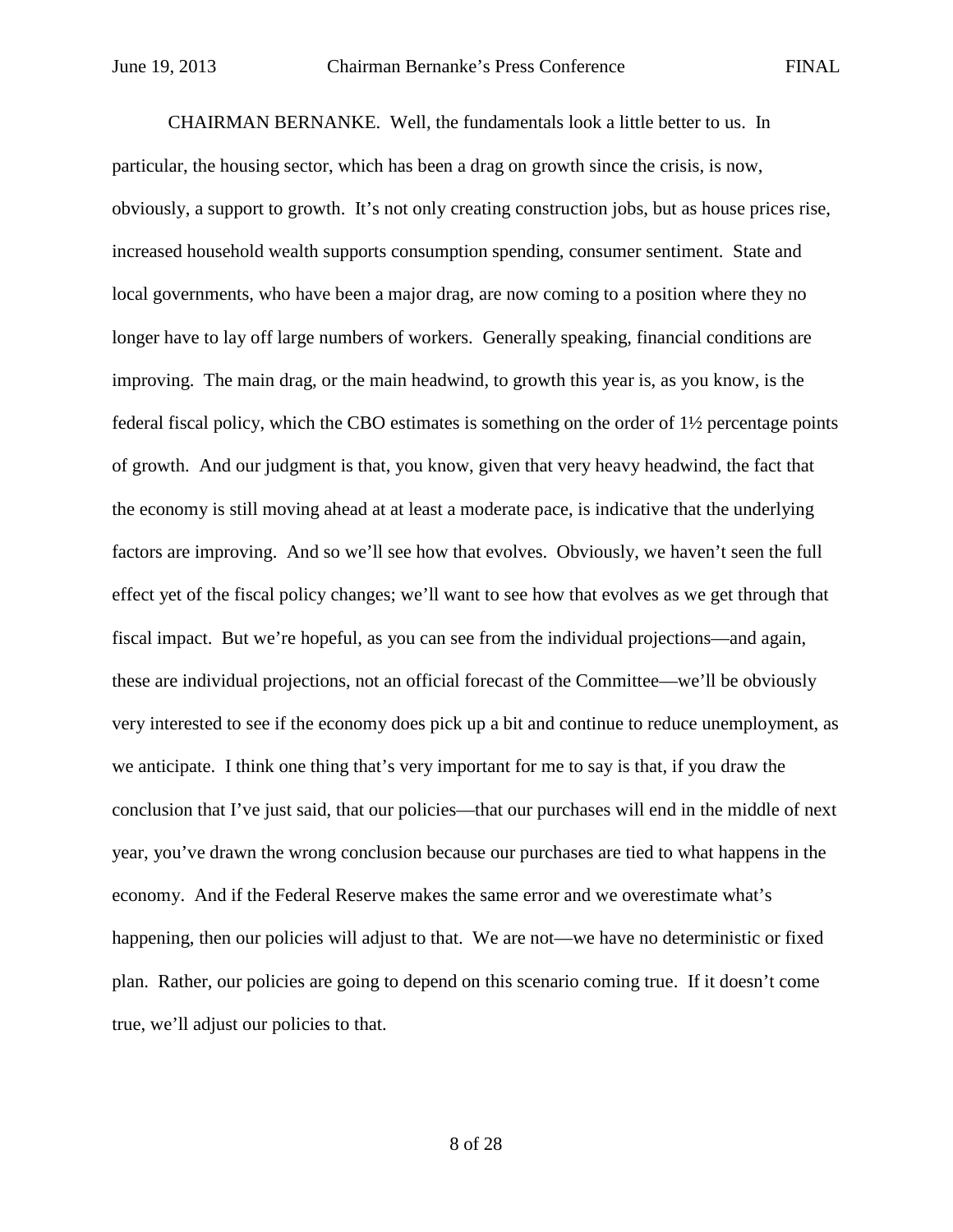ALISTER BULL. Alister Bull from Reuters. Thank you, Mr. Chairman. Financial conditions have tightened in the last few weeks and bond yields have gone up, and they've gone up again today. Why do you think that is? And could you talk a little bit about whether that rise in bond yields and interest—longer-term interest rates could affect your economic outlook and, particularly, given that mortgage rates are now back up above 4 percent, if that could affect the recovery under way in the housing market?

CHAIRMAN BERNANKE. Well, that's a good question. Yes, rates have come up some. That's in part due to more optimism, I think, about the economy. It's in part due to perceptions of the Federal Reserve. The forecast—the projections that our participants submitted for this meeting, of course, were done in the last few days, so they were done with full knowledge of what had happened to financial conditions. Rates have tightened some, but, you know, other factors have been more positive—increasing house prices, for example. I think as far as the housing market is concerned, we're going to want to watch that, but one important difference now is that people are more optimistic about housing. They expect house prices to continue to rise, and we see that, for example, in a survey question in the Michigan survey. And that, you know, compensates to some extent for a slightly higher mortgage rate. And, in fact, in terms of monthly payments on an average house, the change in mortgage rates we've seen so far is not all that dramatic. So, yes, our forecast—our projections do factor that in, and if interest rates go up for the right reasons—that is, both optimism about the economy and an accurate assessment of monetary policy—that's a good thing. That's not a bad thing.

ROBIN HARDING. Robin Harding from the *Financial Times*. Mr. Chairman, you've always argued that it's the stock of assets that the Federal Reserve holds which affects long-term interest rates. How do you reconcile that with a very sharp rise in real interest rates that we've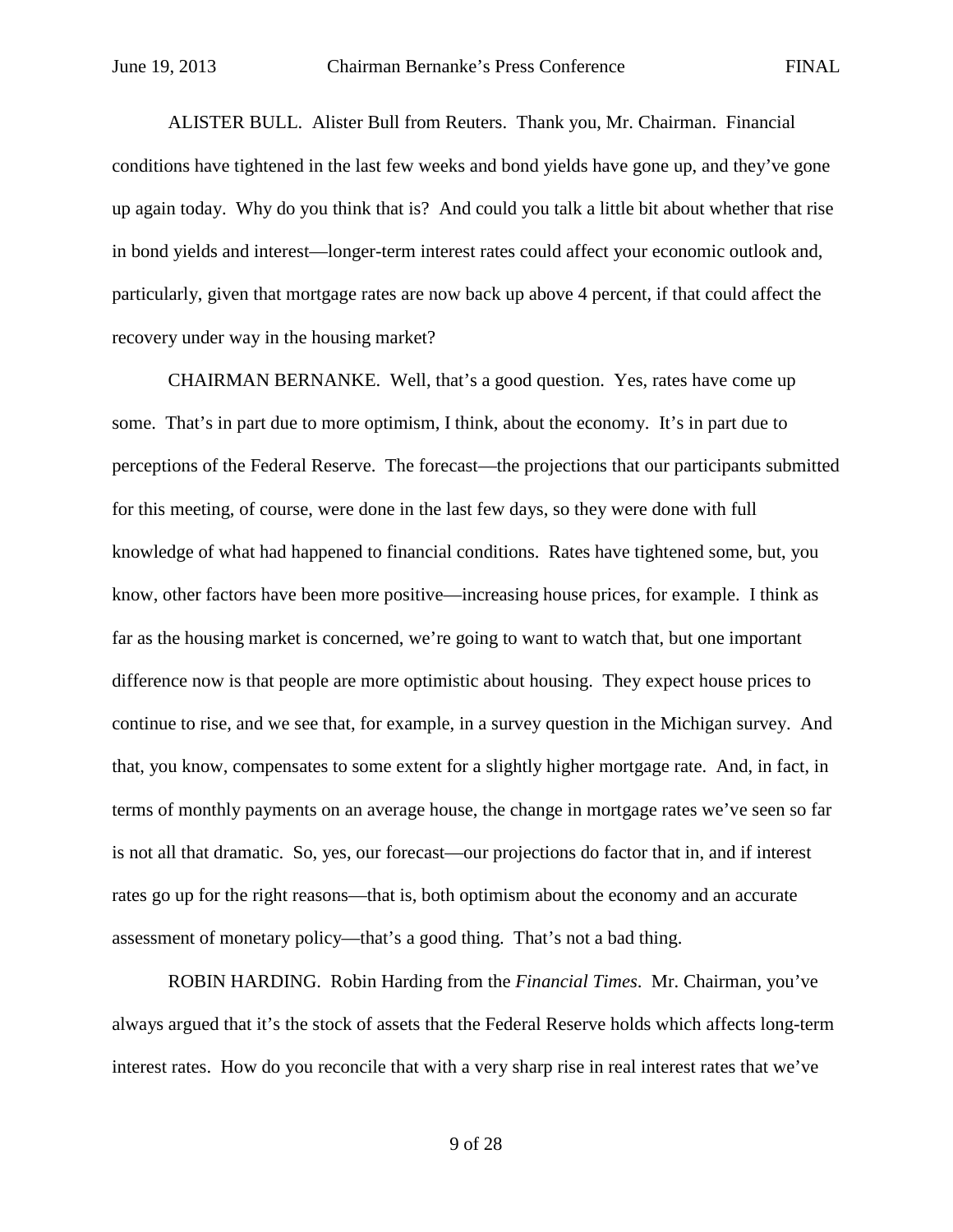seen in recent weeks? And do you think the market is correctly interpreting what you think is most likely to be the future path of the Federal Reserve's stock of assets? Thank you.

CHAIRMAN BERNANKE. Well, we were a little puzzled by that. It was bigger than can be explained I think by changes in the ultimate stock of asset purchases within reasonable ranges. So I think we have to conclude that there are other factors at work as well, including, again, some optimism about the economy, maybe some uncertainty arising. So, I'm agreeing with you that it seems larger than can be explained by a changing view of monetary policy.

It's difficult to judge whether the markets are in sync or not. Generally speaking though, I think that what I've seen from analysts and market participants is not wildly different from what, you know, the Committee is thinking and trying to—as I try today to communicate. I think the most important thing that I just want to convey, again, is that it's important not to say "this date, that date, this time," it's important to understand that our policies are economic dependent and, in particular, if financial conditions move in a way that make this economic scenario unlikely, for example, then that would be a reason for us to adjust our policy.

YLAN MUI. Thanks. Ylan Mui, *Washington Post*. On Monday, President Obama said in an interview that he believed that you had stayed in your position as chairman for longer than you wanted to and maybe longer than you were supposed to. Do you agree with that assessment of your term, and can you update us on any conversations you've had with him about your future?

CHAIRMAN BERNANKE. Well, Ylan, we just spent two days working on monetary policy issues, and I would like to keep the debate, discussion, the questions here on policy. I don't have anything for you on my personal plans.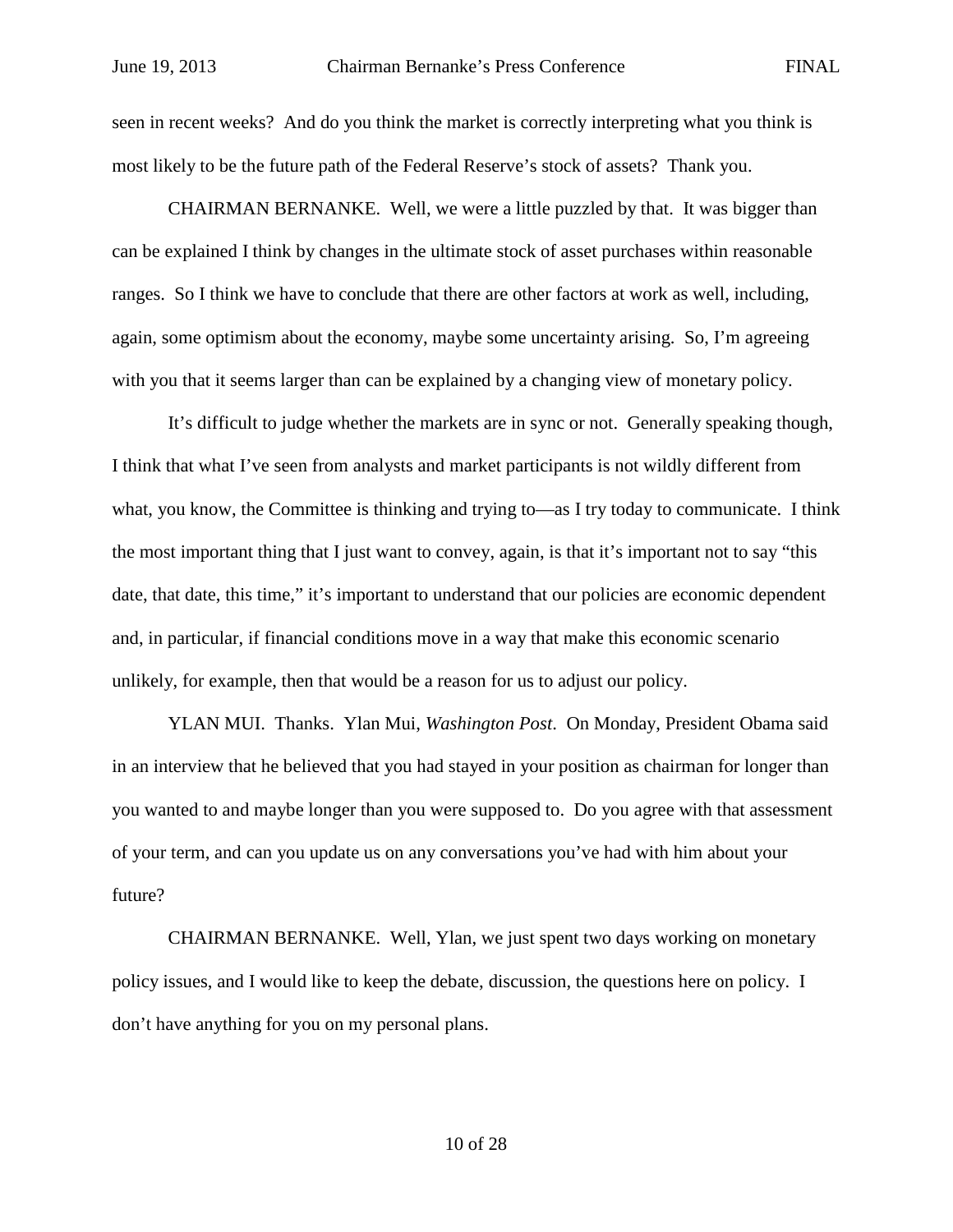CRAIG TORRES. Greetings, Mr. Chairman. Craig Torres from Bloomberg. I'd like to push for a little deeper explanation on thresholds and triggers.

CHAIRMAN BERNANKE. Sure.

CRAIG TORRES. The forecast and the mysterious dots kind of don't map into the unemployment forecast. We see more-gradual rate rise going out into time. People moving to the right, at least one person, on when they expect the rate to increase, and yet, unemployment's going to fall to 6.5 percent in 2014. I also note that labor force participation isn't in that great shape, and you, in fact, have been a big believer that a lot of the exit from the workforce is related to weak demand, not structural factors. So here is my question. Can you explain a little bit more—you know—maybe is the threshold too high? And I'll point out that the Vice Chair and two other people who used to work here have done significant research on, maybe you need to let the employment rate fall much lower to pull these people back into the labor force. So I'm wondering if you can expand on that.

CHAIRMAN BERNANKE. Well, it's a great question and—but the—what you pointed out, the difference between the little dots and the forecast actually illustrates the point, which is, remember, the 6½ percent is a threshold, not a trigger. In other words, when we get to that point, we will then at that point begin to, you know, look at whether an increase in rates is appropriate, and among the things we would take into account, first of all, is inflation, and inflation obviously is very low and expected to stay low. Secondly, we would be taking into account, does that unemployment rate fairly represent in some sense the state of the labor market? And, as you pointed out, we have underemployment, part-time work, people leaving the labor force, reduced participation, long-term unemployment, a number of factors which suggest that maybe the 6.5 percent is a little bit—not exactly representative of the state of the labor market at that point.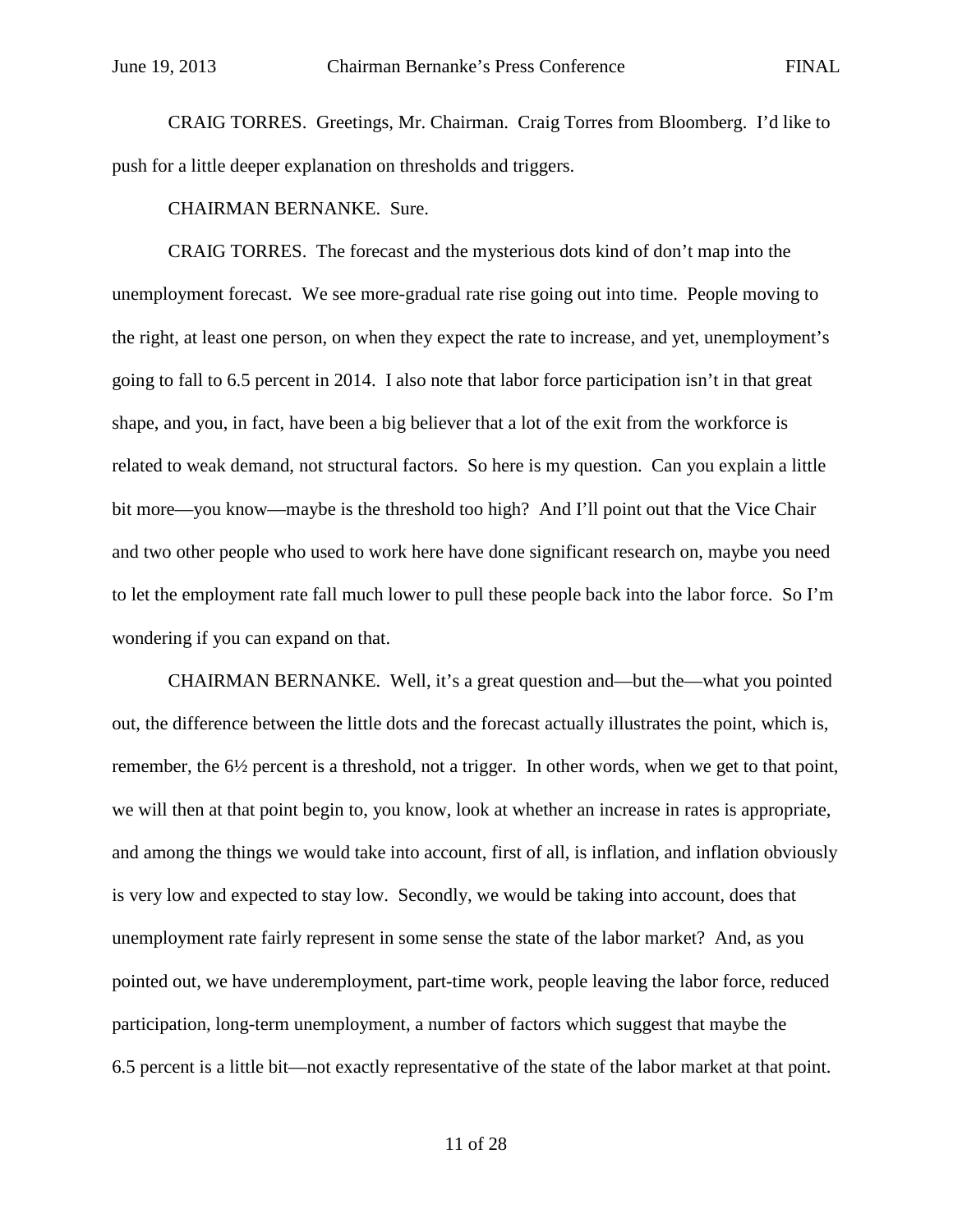So, first of all, since it is a threshold and not a trigger, we're entirely free to take all that into account before we begin the process of raising rates, and that's what the diagram suggests. People are saying that unemployment will be at 6.5 in late 2014 or early 2015, but they're saying that increases in rates may not follow but several quarters after that. In terms of adjusting the threshold, I think that's something that might happen. If it did happen, it would be to lower it, I'm sure, not to raise it.

BINYAMIN APPELBAUM. Binya Appelbaum, *New York Times*. Following up on that, so I understand the 6.5 percent is a threshold, but you've just talked about a 7 percent line for asset purchases. That sounded less like a threshold than like a target. You said if you're at about that level, you'll stop with the asset purchases mid next year. You talked about wanting to see substantial improvement in the labor market before you did suspend those purchases. It's very easy to imagine a situation in which we get to 7 percent without seeing labor force participation increase. The employment rate's been at the same level for three years now. Has something changed in your thinking about the value of asset purchases? Why are you cutting them off before you see that "substantial improvement"?

CHAIRMAN BERNANKE. Well, "substantial" is in the eye of the beholder. I think going from 8.1 percent and a stagnant rate of improvement to 7 percent and stronger economic growth is a substantial increase. I think it's important to explain that, you know, we view ourselves as having two tools. One of them is rate policy, and that includes both setting the rate and providing guidance about future rates. That's our basic tool, that's the one that the Federal Reserve and other central banks have used forever. Asset purchases are a different kind of thing. They're unconventional policy, they come with certain risks and certain uncertainties that are not necessarily associated with rate policy. So our intent from the beginning, as I've been very clear,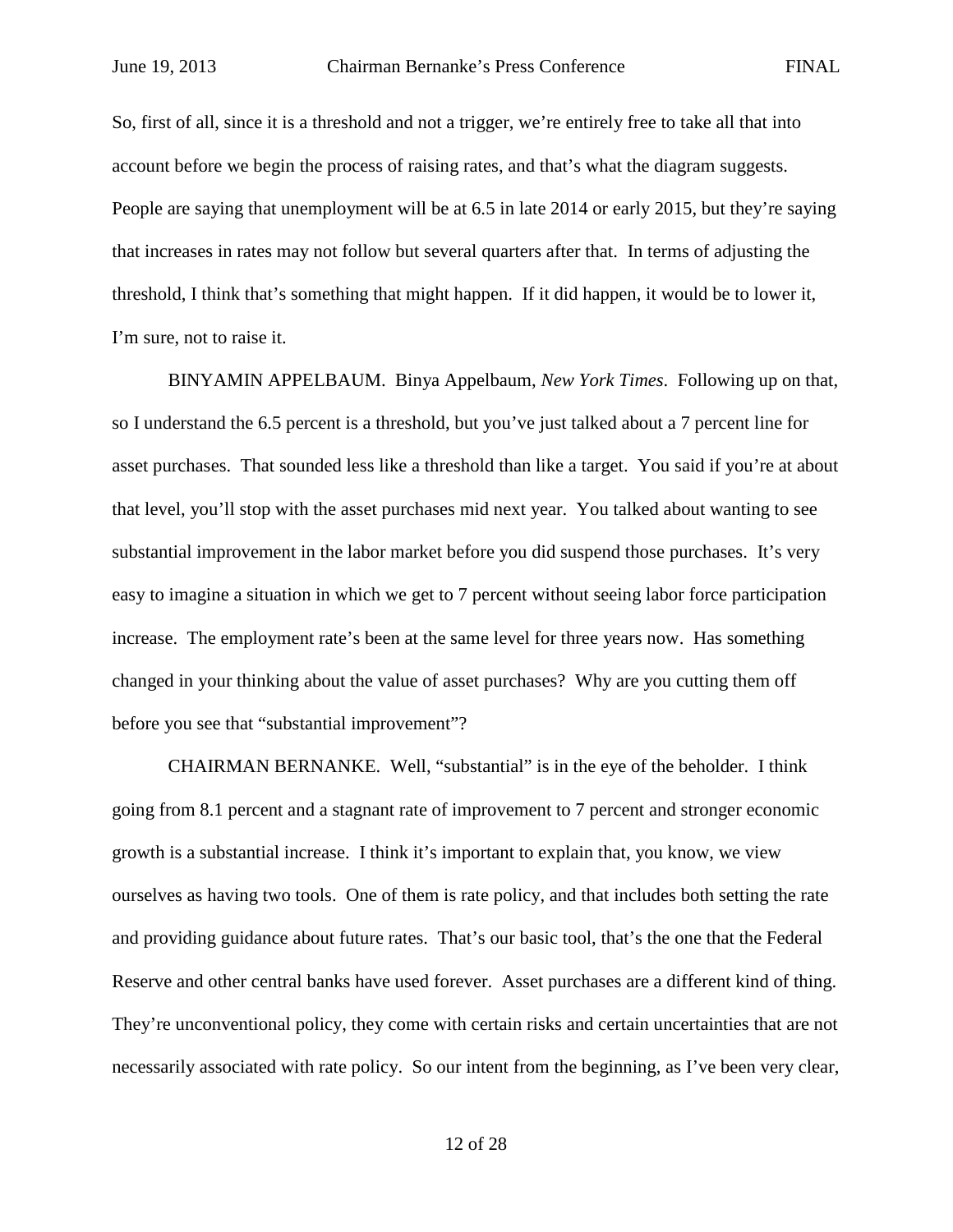was to use asset purchases as a way of achieving some near-term momentum to get the economy moving forward into a sustainable recovery. And then, essentially, to allow the low interest rate policy which—to carry us through. So what I—so let me just make two, I think, very important points. The first is, our target is not 7, it's not 6½, our target is maximum employment, which, according to our projections, most people on the Committee think is somewhere between 5 and 6 percent unemployment, and that's where we're trying to get to. The 7, the 6½—these are guide posts that tell you how we're going to be shifting the mix of our tools as we try to land this ship on a, you know, on a—in a smooth way onto the aircraft carrier. The—sorry. So, the other thing I wanted to say was that stopping asset purchases, when that happens, and I think we're still some distance from that happening, but when that happens, that won't involve ending the stimulus from asset purchases because we're going to hold on to that portfolio. And if the stock theory of the portfolio is correct, which we believe it is, holding all of those securities off of the market and reinvesting and still keeping the, you know, rolling-over maturing securities, will still continue to put downward pressure on interest rates. And so, between our commitments to a low federal funds rate and the large portfolio, we will still be producing a very large amount of stimulus—in our view, enough to bring the economy smoothly towards full employment without incurring unnecessary costs or risks.

VICTORIA McGRANE. Hi, Chairman. Victoria McGrane with Dow Jones Newswires. You, in your statement before the press conference and in the policy statement, acknowledge that inflation readings have been low. But you maintain that inflation expect—longer-term inflation expectations have remained stable. But actually, certain bond market measures of these things have fallen in recent weeks. Is that of any concern, and if not, why? What would you need to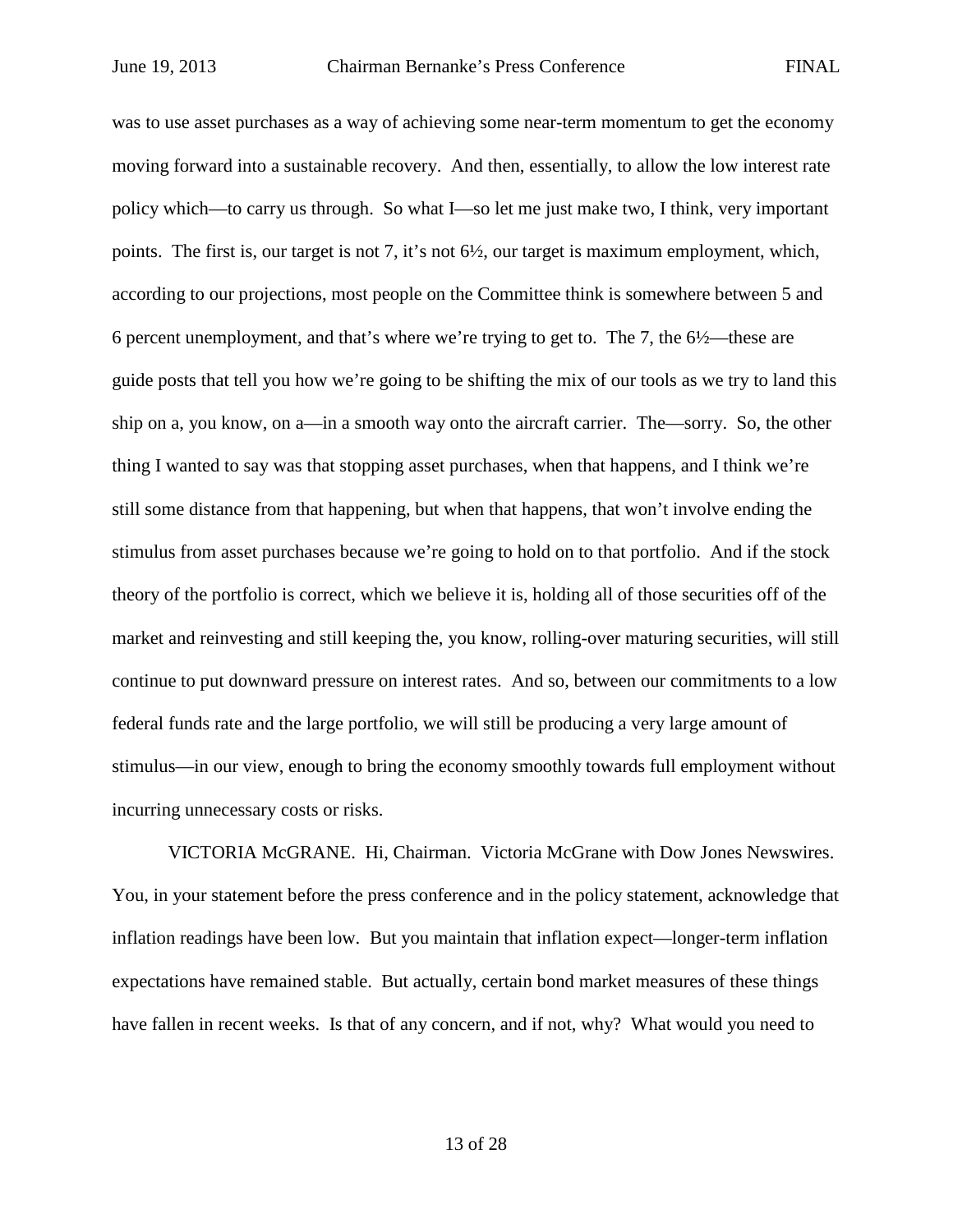see for the Committee to start being more concerned that longer-term inflation expectations are, in fact, falling?

CHAIRMAN BERNANKE. Well, this is something we watch very carefully. There are a number of, as I mentioned in the statement, there are a number of transitory factors that may be contributing to the very low inflation rate. For example, the effects of the sequester on medical payments, the fact that nonmarket prices are extraordinarily low right now. So these are some things that we expect to reverse and we expect to see inflation come up a bit. But, first, on inflation expectations, it is true that the breakevens from the inflation-adjusted—inflationindexed bonds have come down. To this point, they still remain within the historical range that we've seen over the past few years. And moreover, other measures of inflation expectations, be it forecasts by professional forecasters, whether it's survey measures from firms or households, those are all still pretty much in the same places they were.

Now that being said, and as I said in my opening remarks, we don't take anything for granted. And one of the preconditions for the policy path that I described is that inflation begin, at least gradually, to return towards our 2 percent objective. If that doesn't happen, we will obviously have to take some measures to address that. And we are certainly determined to keep inflation not only—we want to keep inflation near its objective, not only avoiding inflation that's too high, but we also want to avoid inflation that's too low.

PETER COOK. Mr. Chairman, Peter Cook with Bloomberg Television. Given the volatility we've seen in the market since your comments of May 22nd, the lengths to which you are stressing the forward guidance here today, it does suggest that there are some out there you're worried are not getting your message right now. And I'm wondering, to what extent do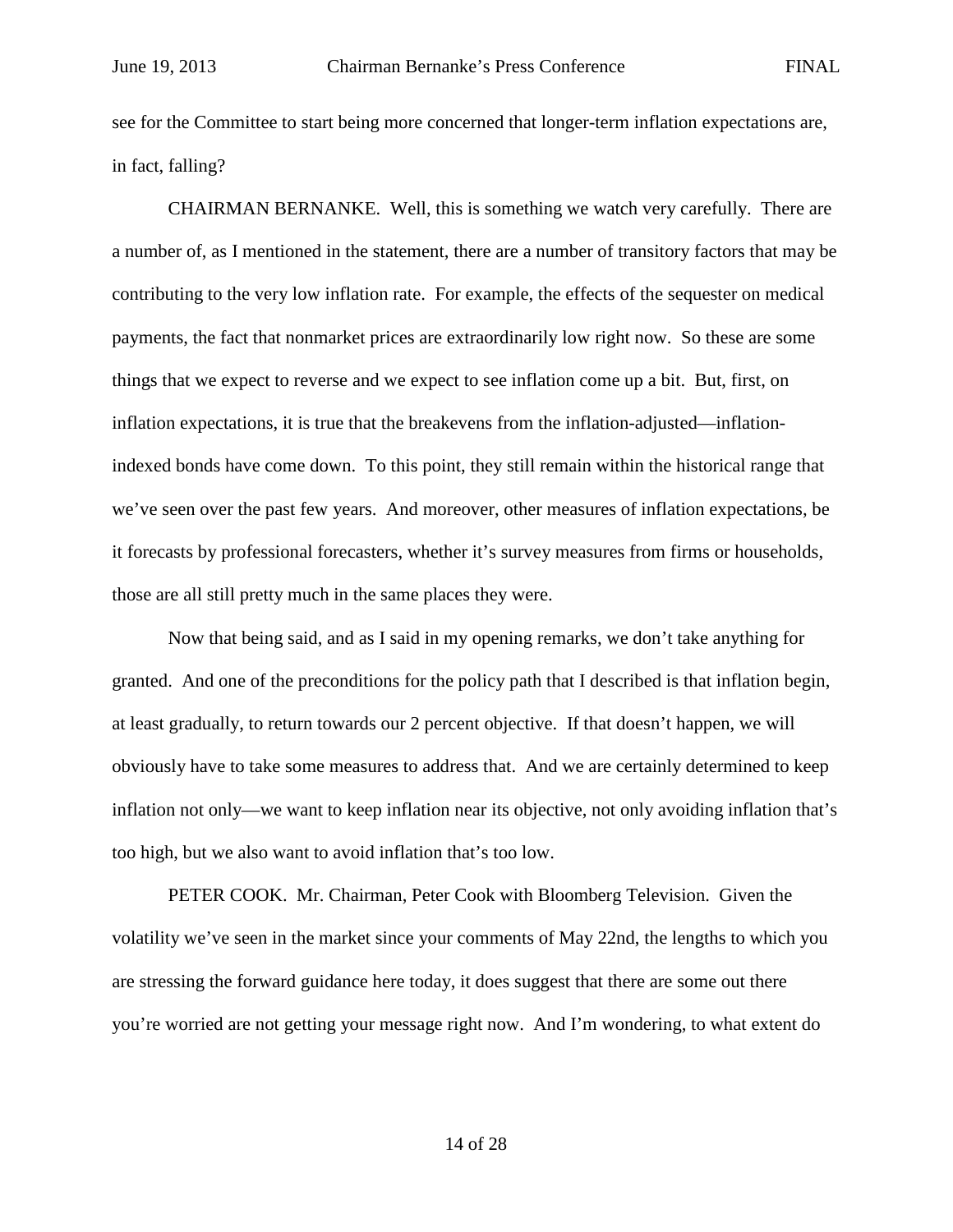you think now that your exit strategy is going to be that much more challenging because even in this small period of time when you haven't done all that much, you've seen this kind of reaction?

CHAIRMAN BERNANKE. Well, it is important for us to communicate. It's particularly important when we have an unusual economic situation where I think the standard relationships are not applying in the way they have, where we're using unconventional tools, where we're using forward guidance. So, I guess I agree with you that our communication is going to be very important. We hope that the—again, the key point I've tried to make today is that our policies are tied to how the outlook evolves. And that should provide some comfort to markets because they will understand, I hope, that we will be providing whatever support is necessary. If the economy does not improve along the lines that we expect, we'll provide additional support. If financial conditions evolve in a way that's inconsistent with economic recovery, we will provide support. But we're hope—and in that way, we hope to increase confidence both among market participants, but also among investors and private consumers and other people in the economy. So, but again, I mean, your point is well taken that we are in a position where the simple adjustment by 25 basis points to the federal funds rate seems like a long-ago experience, and we are in a more complex type of situation. But we are determined to be as clear as we can, and we hope that you and your listeners and the markets will all be able to follow what we're saying.

DONNA BORAK. Donna Borak with *American Banker*. Next month will be the threeyear anniversary of the Dodd–Frank Act, and, as you know, there are a number of significant rulemakings that have left to be finalized: the Volcker rule, prudential regulations under section 165 and 166, and risk retention, to name a few. Can you provide us with an update on where we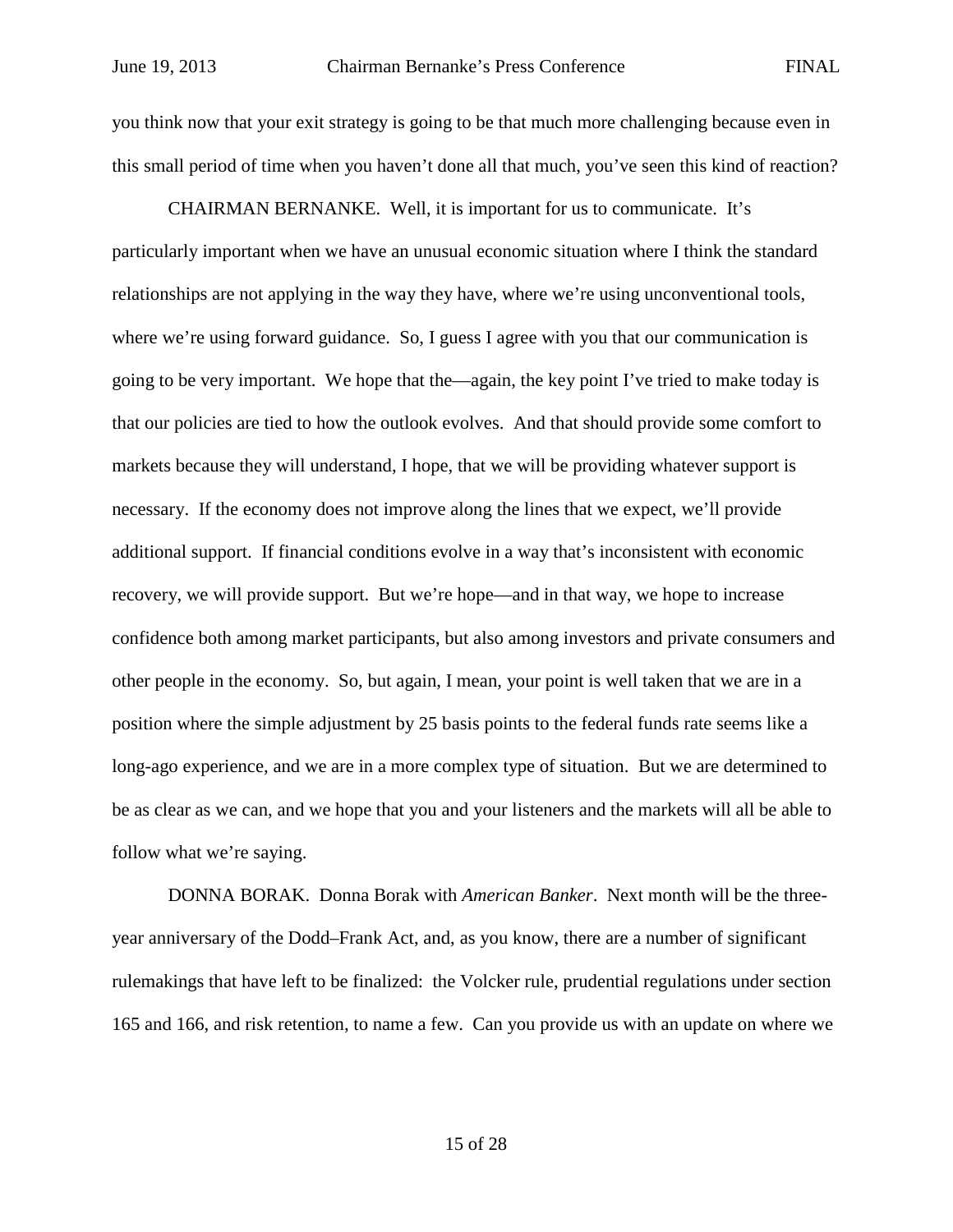stand with the rulemakings? And also, are you still optimistic that we will see these rules completed by the end of this year?

CHAIRMAN BERNANKE. It's certainly true that it's taken time to do these regulations. There are a number of reasons for that. The first is that they are, inherently, many of them, quite complicated. The Volcker rule, for example, involves some very subtle distinctions between hedging and market making and proprietary trading. The second reason is that many of them involve multiple agencies, which have to coordinate, cooperate, and agree on language. I think the QRM rule is, six agencies are involved in making that rule. And the third fact—the third and basic issue is that we really have to do our homework. We have to get these right, and that means having extended comment periods, getting lots of information from the public. And then, you know, reviewing those comments and doing all we can to make sure we're responsive to those many, many concerns and suggestions. So it does take time. I think it's a little unfair to say, "Well, only 30 percent of the rules have been completed," because most of the rules, even if they haven't been completed, are now very far advanced, and that's true for the major rules. We are very close, for example, to completing Basel III. We have made a good bit of progress on the Volcker rule, and I do anticipate that being done this year. We are making additional progress on our 165, 166 advisory rules on the capital surcharges. These are all things that will be coming relatively soon, at least during, you know, the current year. And of course, once they are out there, then it will still take some time to be implemented, for financial institutions to change their practices, and so on—and so on. I would also emphasize, though, that, even as this is going on, that we are not ignoring the health and safety of the banking system. For example, I mean, since 2009, we've been doing these very rigorous stress tests, which are part of the Dodd–Frank rules. And the amount of capital that U.S. banks hold has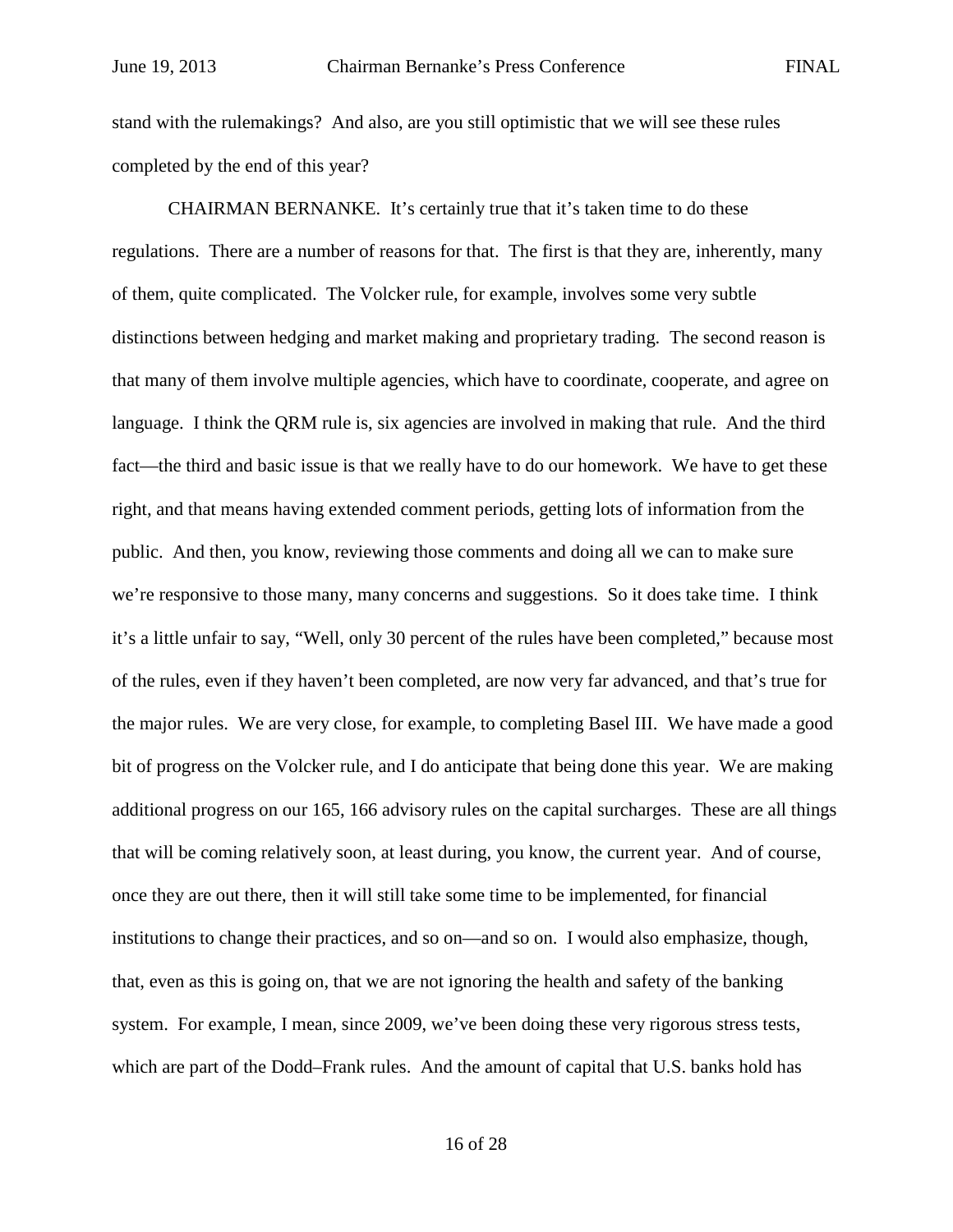roughly doubled—the largest banks—since 2009. And indeed, the largest banks now appear, most of them, either to be Basel III–compliant or pretty close to Basel III–compliant. So we are working with the banks to ensure their safety, to help them move in the directions that they know they're going to have to be going even as the rules themselves are being finalized. So, it's an ongoing process, but I expect to see, you know, more-rapid completion, you know, going forward in the next few quarters.

PETER BARNES. Peter Barnes, Fox Business. Sir, one of the highlights of the Kansas City Fed conference in Jackson Hole every year are remarks by the Chairman, you. You're not going this year. We've heard it's because you have a conflict in your personal schedule. But some have read—taken that as a sign that you may not be staying on the job for another term. Could you comment on that? And could you offer us—give us a little more explanation as to why you're not going to be in Jackson Hole for the first time?

CHAIRMAN BERNANKE. Well, as I've said, I'm not going to comment on my personal plans, but I will say this. I think there's a perception that the Jackson Hole conference is a Federal Reserve Systemwide conference. It's not. It's a conference sponsored by one of the 12 Reserve Banks. Every one of the 12 Reserve Banks has conferences, has meetings, and this is the one I've gone to the most of probably any of the Reserve Banks, so I think it's not inappropriate to go to different conferences, different meetings, and to essentially meet all the constituents that I have in these different Reserve Banks. So that's one reason, certainly.

STEVE BECKNER. Steve Beckner of MNI, Mr. Chairman. A number of your colleagues, as reflected in the new SEP projections, expect the unemployment rate to get down to  $6\frac{1}{2}$  percent next year, which is your threshold for considering raising the funds rate. And yet the FOMC has also said that it expects to keep rates very accommodative for a considerable time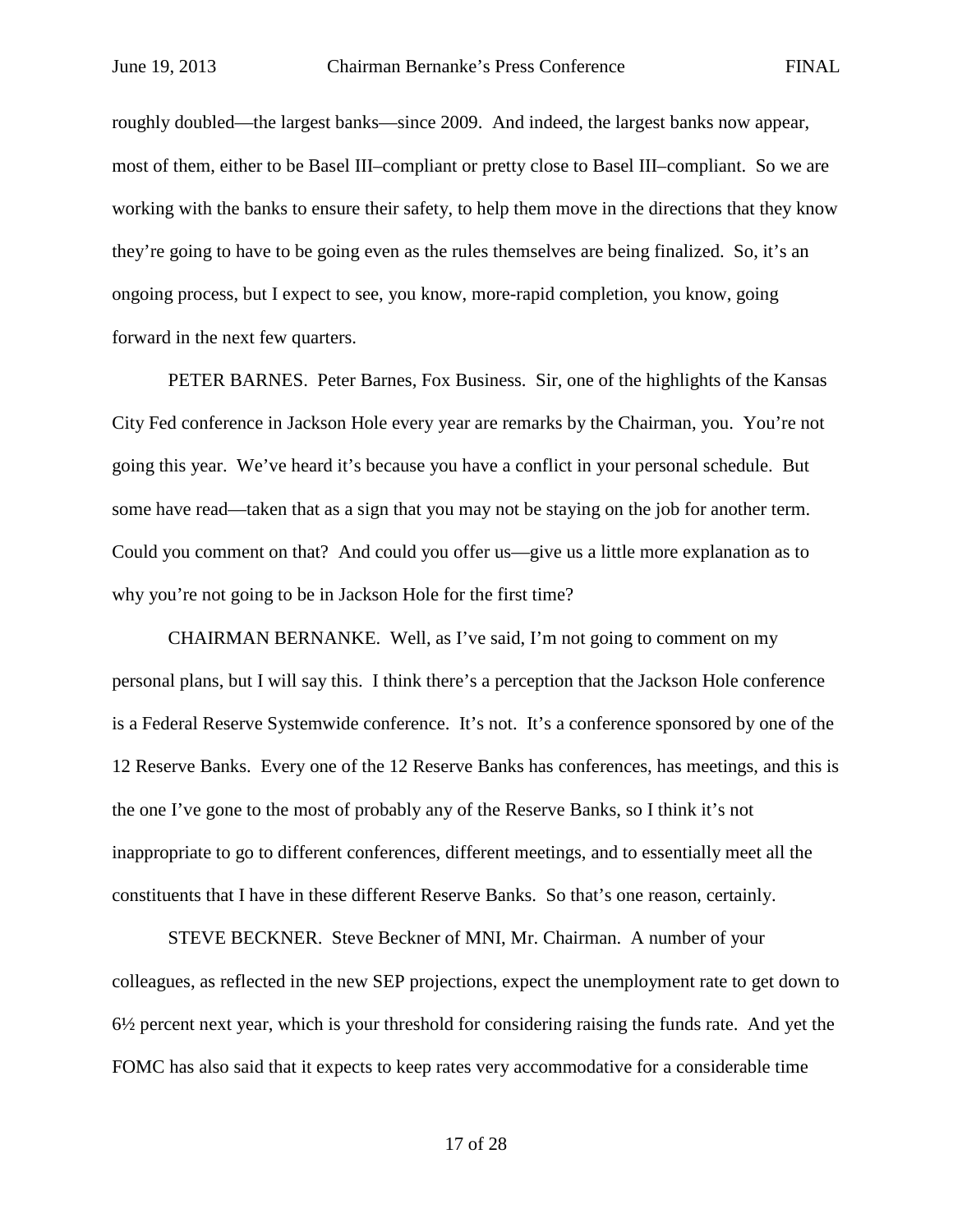after asset purchases and after the recovery has strengthened. And yet here we are, the middle of 2013, you've not even begun to scale back asset purchases. So, I mean, you've partially addressed this. But, you know, could there be a conflict between, on the one hand, the asset purchase program, on the other hand, the funds rate guidance policy. Could they conflict? Could you perhaps elaborate?

CHAIRMAN BERNANKE. Well, I certainly hope the unemployment rate comes down so fast that this becomes a problem. I guess I would point out a couple of things. One is that, of course, you know, there's a range of estimates, and they're all based on each individual's idea of optimal policy, so the policy assumptions may not be the same. So it's true that some are as low as 6.5, but as I said in my earlier answer, that's a threshold, not a trigger. So, evidently, if you, you know, look at the policy expectations that are given in the dot diagram, you'll see that the very strong majority of FOMC participants still expect rates to be quite low at the end of 2015. So that's not inconsistent, that's just saying that people are looking at a variety of factors, including inflation, which is predicted to be quite low, and other perhaps labor market factors in thinking about when it'll be appropriate to start increasing rates.

SCOTT SPOERRY. Thank you, Sir. Scott Spoerry from CNN, CNNMoney. Well, first of all, I should tell you that your analogy to landing the economy on an aircraft carrier worried me a little bit because, from personal experience, I find that it's always a little bit jarring to land on an aircraft carrier. But I wanted to talk about mortgage-backed securities. You mentioned during your comments here that, if I understood correctly, that you're not going to dispose of the mortgage-backed securities that you have on the book during this period of normalization. And I've heard many people on Wall Street and elsewhere say that right now the Federal Reserve *is* the market for mortgage-backed securities, and so—which means that it's kind of a warped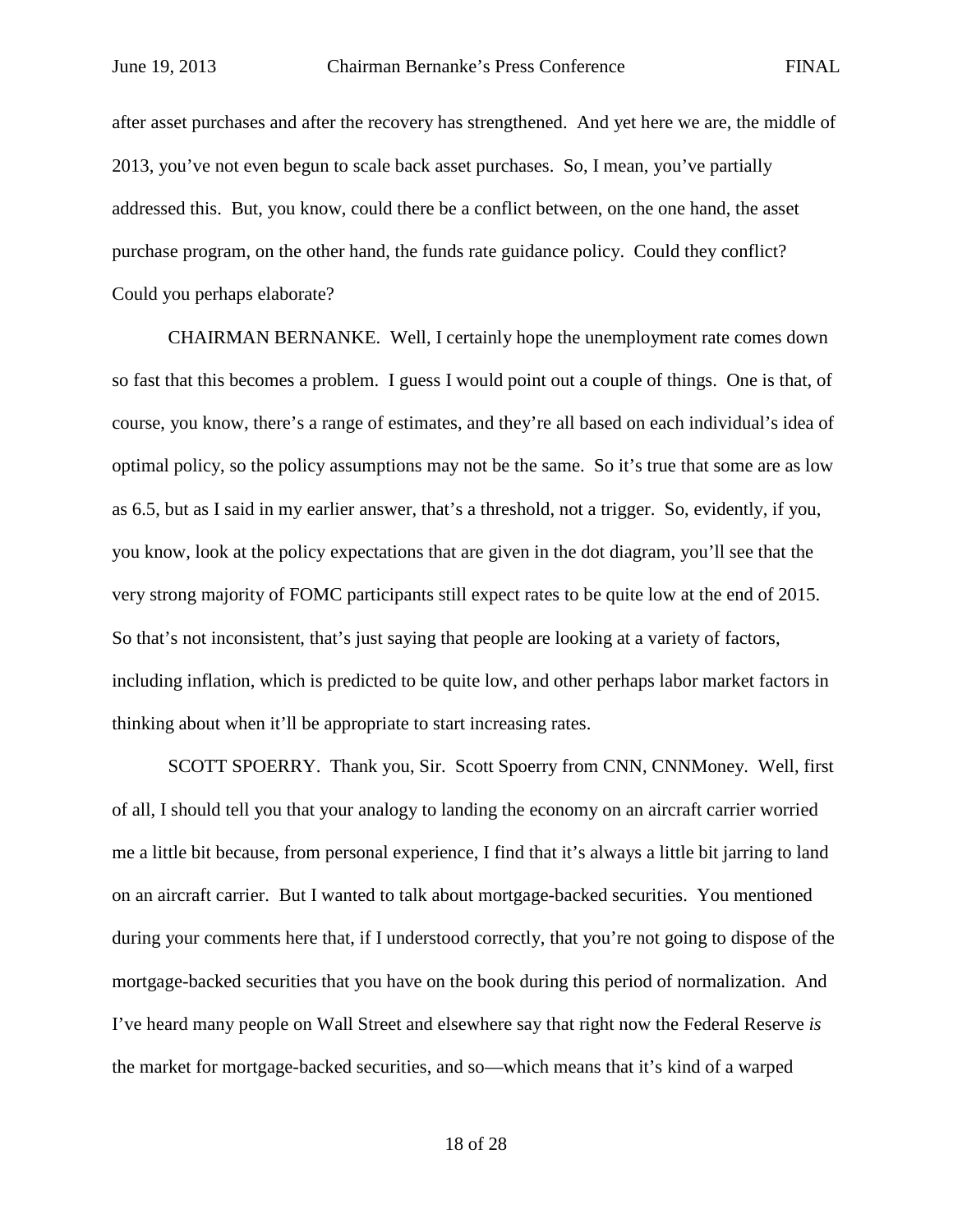market right now. And I'm just wondering, how focused are you on mortgage-backed securities and this larger world market, which—what used to be a world market for mortgage-backed securities. And I guess—I guess what I'm saying, has the ground shifted from under us in terms of the mortgage-backed security world on a permanent basis, or at least for a very long-term basis, because of the devastating nature of what happened a few years ago?

CHAIRMAN BERNANKE. Well, we are still only a fraction of the total holdings of mortgage-backed securities, but, more relevant, as part of our assessment—of our ongoing assessment of the potential costs of our various asset purchase programs, we pay very close attention to market functioning. And our assessment is that the MBS market is still quite a healthy market in terms of the spreads, in terms of execution times, in terms of the number of people on both sides of the market. You know, there are REITs now that are building up their MBS portfolios. There are plenty of real-money investors holding MBS. So, you know, if the market was really breaking down in some way that would be a factor we'd have to take into account. But our assessment—and, of course, we're in that market quite a bit, so we have a lot of information about it—our assessment is that that market is still working quite well, and that our purchases are not disrupting the normal price discovery and liquidity functions of that market. I think that the events of five years ago, obviously, do have a big long-term effect. There are bills in Congress that would change, reform the GSEs, for example, and ultimately would change the market for mortgage-backed securities, perhaps increasing the amount of private placements or changing the whole institutional structure of that market. So, we may end up holding some securities, which are in some sense left over from a previous era at some point. But nevertheless, you know, for the time being, they are the mortgage-backed securities market— Fannie and Freddie are basically it—and we are, of course, legally allowed to buy and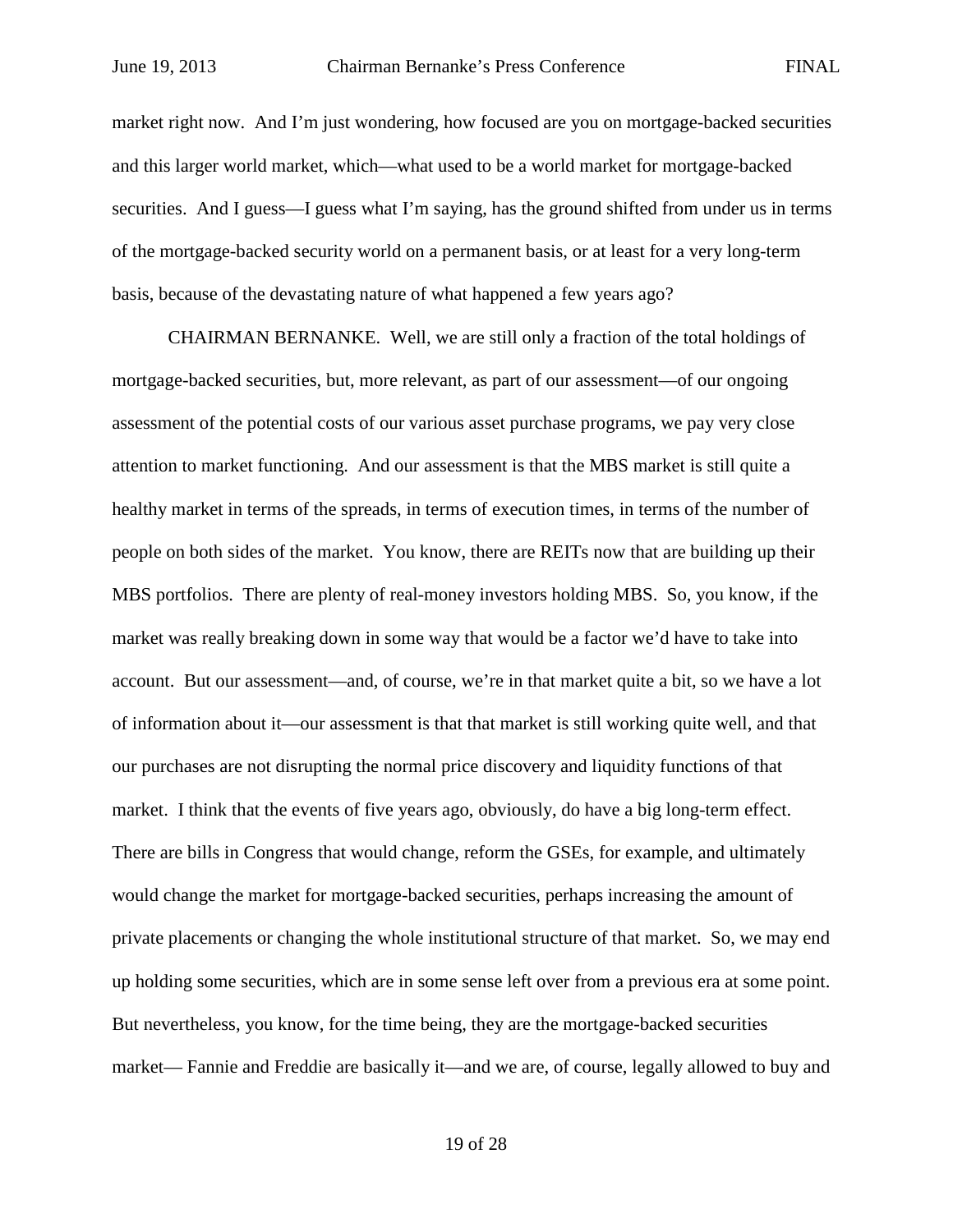own those securities. And so, we have found it useful to do that, and we believe it's contributed to lower mortgage rates and a stronger housing market. So that's been our rationale. And just, again, to come back to your question, we do not see any significant deterioration in market functioning. If there are things that you can point us to, we would be obviously very interested.

SCOTT SPOERRY. Well, let me just follow up with just one thing. In terms of the government backing through the GSEs of mortgage-backed securities, is there a concern, a legitimate concern that without government backing of this market in some way, that because the private market is—seems to move with much more rapidity than government backing and government purchases, that moving the government out of this backup role on mortgage-backed securities would be a real problem or really change the nature of getting a mortgage in America. Some people say, you know, if the government wasn't behind it, it would mean the end of the 30-year mortgage as we know it.

CHAIRMAN BERNANKE. Well, these issues are being debated. There are some—a number of bills in Congress which would change the GSEs, would eliminate them in some cases, or would place them with backstop government support, as opposed to 100 percent government credit guarantees. So these are debates that we're all having about the future of the U.S. mortgage market. I think it's entirely possible that if there's major change in the government's role in the mortgage market that we might see a different structure in mortgages. And, you know, other countries have different structures, and they have, in many cases, the same or similar home ownership rates as we do, so it's possible that we may find that a different structure is better for some people.

GREG ROBB. Thank you, Mr. Chairman. Greg Robb, MarketWatch.com. I was wondering if you could go back over your—what you said about the plans for tapering later this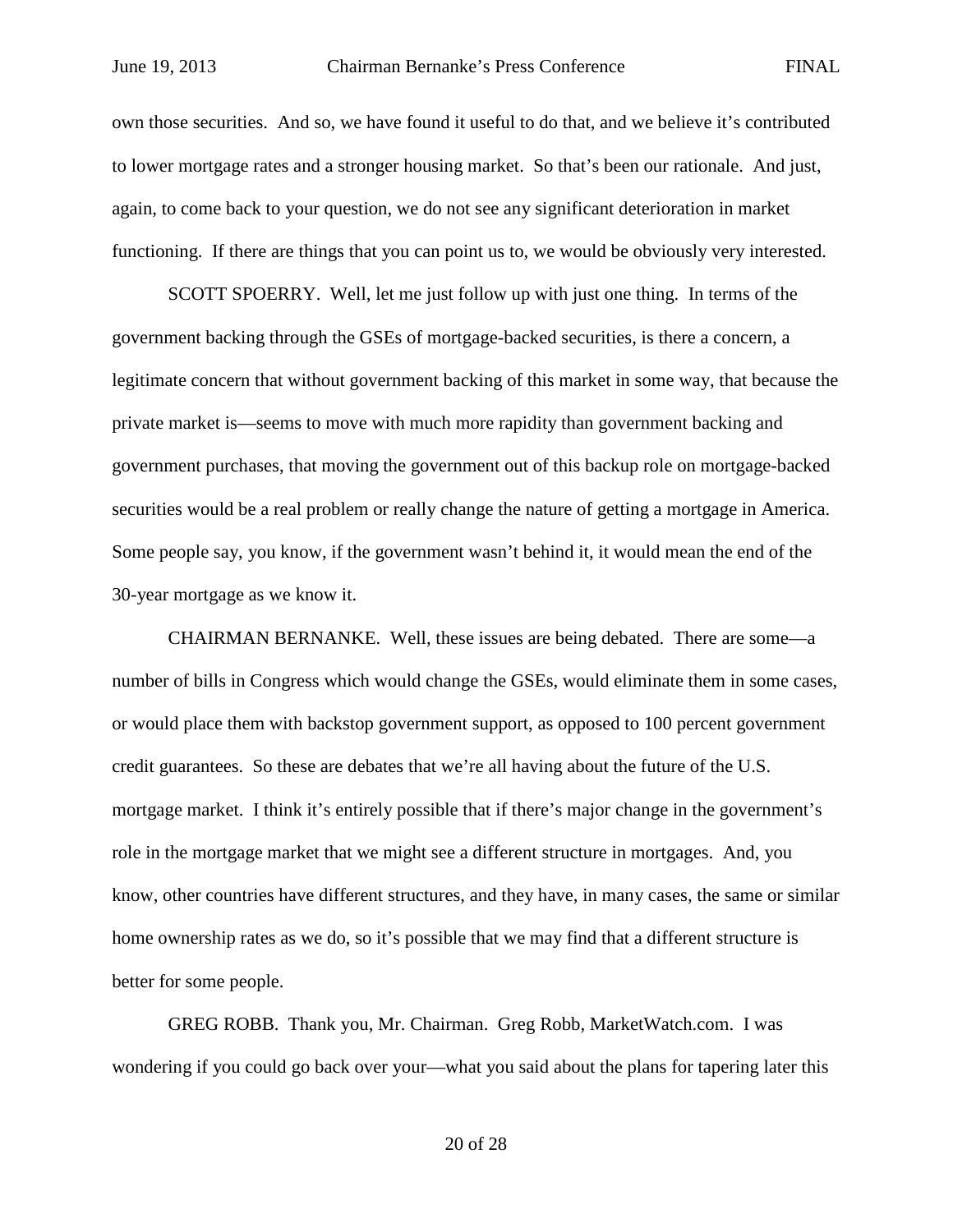year. And why isn't tapering a tightening? It seems that many people in the markets just as soon as you talk taper—will taper—are just going to push forward when you—they think that first rate hike will come. Thank you.

CHAIRMAN BERNANKE. Well, as I tried to explain in my opening remarks, our plans depend on the economic scenario and how it evolves. And what I tried to do is explain how our asset purchases would evolve if, sort of, the modal, the most likely forecast, were to, in fact, take place, which, of course, it won't exactly take place, something else will no doubt happen. But again, our basic forecast is one which is basically, as was pointed out earlier by Mr. Hilsenrath, a moderately optimistic forecast, where growth picks up as we pass through this period of fiscal restraint; where unemployment continues to fall at a gradual pace as it has been since last September—and we have made some progress since last September; and inflation rises slowly towards 2 percent. Those are the conditions that define this sort of baseline forecast. In that case then, as I described it, we would expect probably to slow or moderate purchases some time later this year, and then through the middle of—through the early part of next year, and ending, in that scenario, somewhere in the middle of the year. Again though, it's very important to understand that that's—if we do that, that would basically say that, you know, that we've had a relatively decent economic outcome in terms of sustained improvement in growth and unemployment. If things are worse, we would do more. If things are better, we will do less.

I think I would—to answer your other question—I would draw the analogy: If the Federal Reserve in normal times lowers the federal funds rate by 25 basis points, but some traders think that—were expecting 50 basis points, then there might be a sense that the financial conditions have tightened somewhat. But nevertheless, I think you would say that if the Fed cut the funds rate by 25 basis points, that that was an easing of policy. And, by the same token, as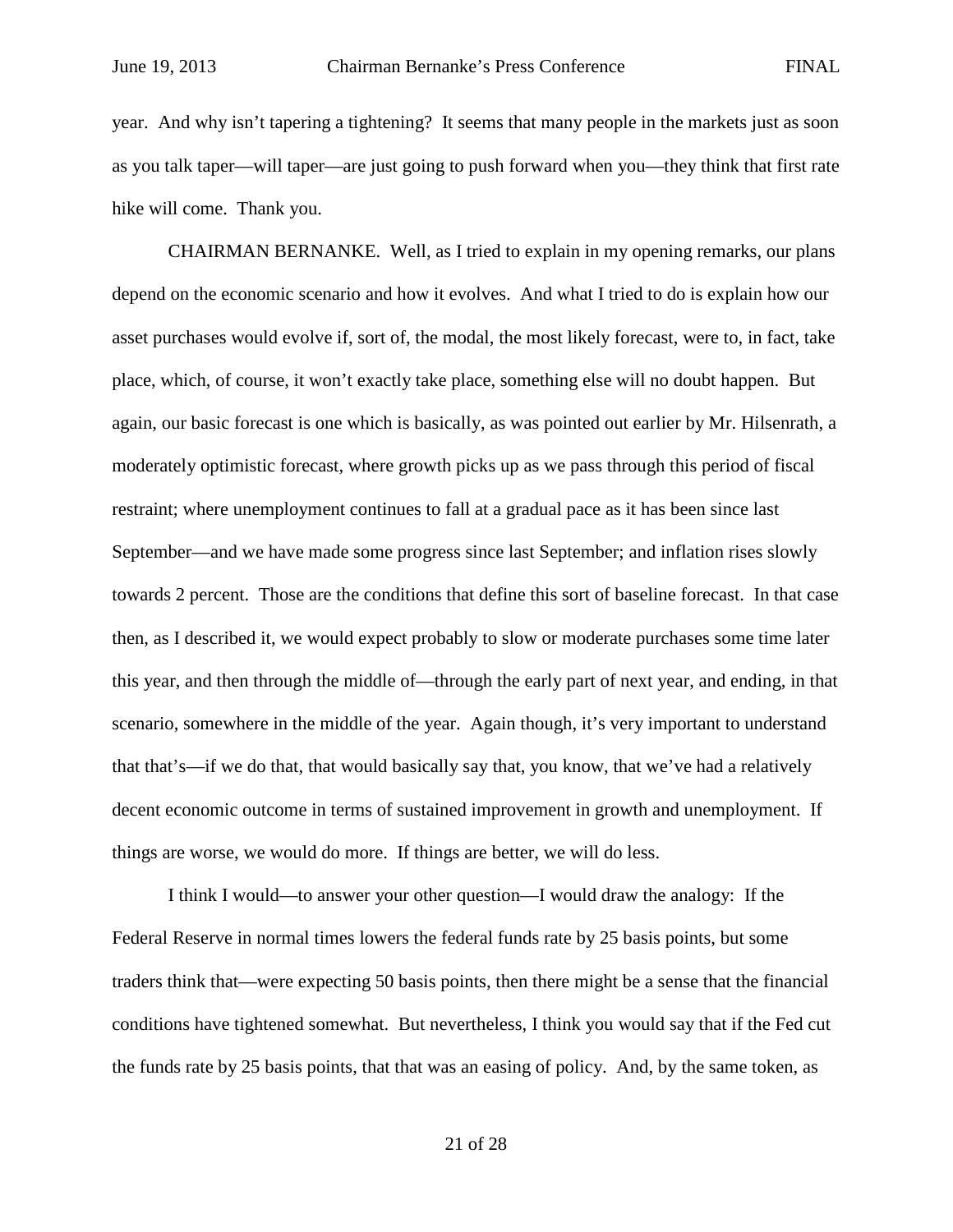long as we're buying assets, we are adding to our holdings. We do believe—although, you know, there's room for debate—we do believe that the primary effect of our purchases is through the stock that we hold, because that stock has been withdrawn from markets, and the prices of those assets have to adjust to balance supply and demand. And we've taken out some of the supply, and so the prices go up, the yields go down. So, that, seems to me, consistent with the idea that we're still adding liquidity, we're still adding accommodation to the system.

RYAN AVENT. Ryan Avent, *The Economist*.

CHAIRMAN BERNANKE. Hi.

RYAN AVENT. Mr. Chairman, I'm trying to sort of understand the view with relation to these inflation figures. I'm a little surprised at how, I guess, blasé the Committee seems about them, with the exception of President Bullard. Inflation looks remarkably low on both core and headline, PCE and CPI. Your projections have it at—rising, the core PCE rising, to at most 2 percent in 2015. You say that inflation expectations have remained sort of within the range that the Fed has traditionally been comfortable with, but they have fallen by a good  $\frac{1}{2}$  percentage point. And, as you know, that when interest rates are stuck at the zero lower bound, a decline in inflation expectations sort of translates into an increase in real rates. Why is the Fed not more concerned about this? It seems to me that earlier in the recovery, they were more concerned about declines in inflation like this. And wouldn't you say that, even if you're happy with the pace of labor market recovery, that, other things equal, this sort of inflation performance suggests that you should be pushing harder on the accelerator.

CHAIRMAN BERNANKE. I don't disagree with anything you said. I think low inflation that's too low is a problem. It increases the risk of deflation. It raises real interest rates. It means that debt deleveraging takes place more slowly. Now, there's always issues about, you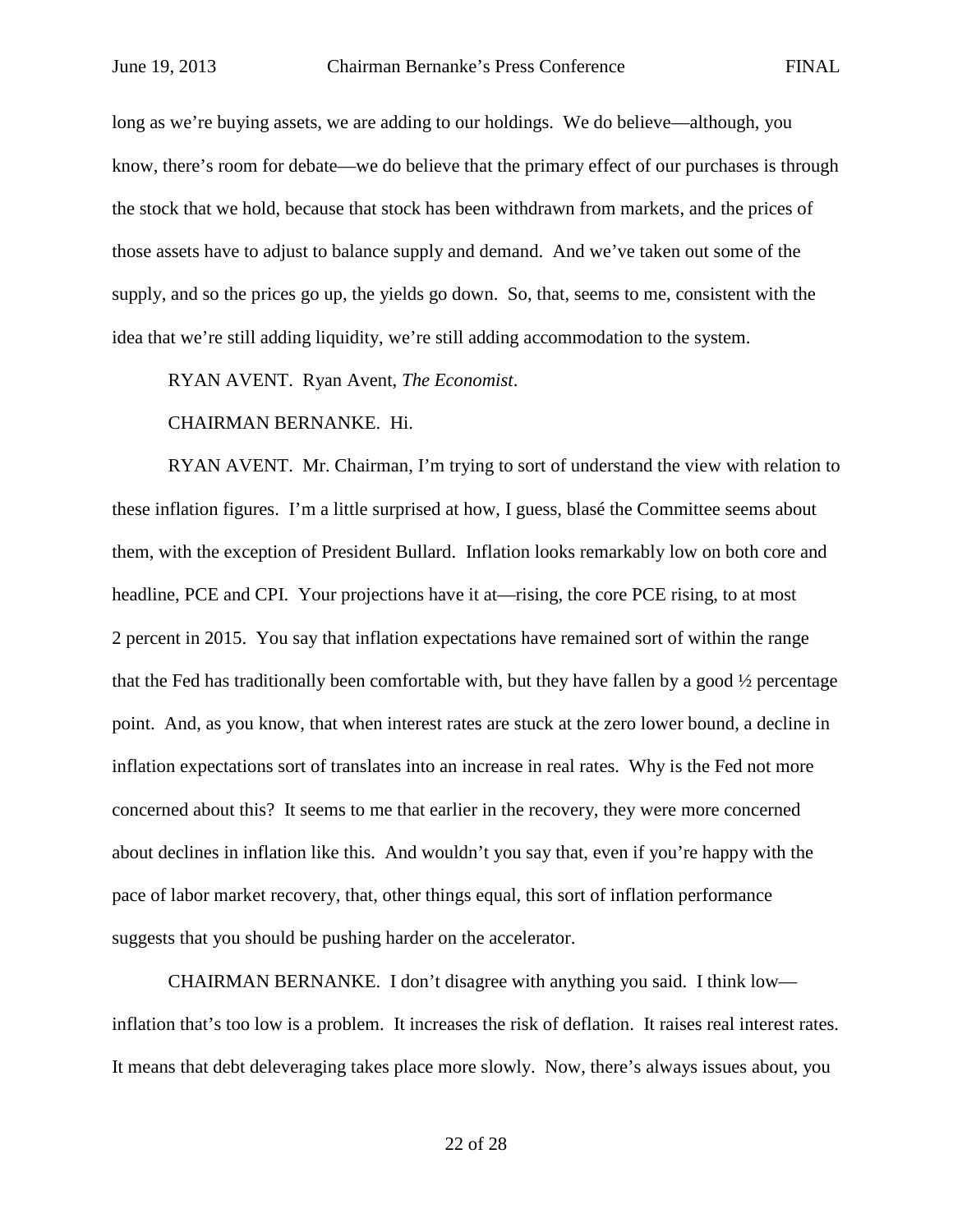know, why is it low? And, as I pointed out, there are a few reasons that are probably not that meaningful economically—for example, the temporary movement in medical prices, the temporary movements in nonmarket prices, things of that sort. I mean, after all, the CPI is somewhat higher. And so we expect inflation to come back up, that's our forecast. But I don't want—I think it's entirely wrong to say we're not concerned about it. We are concerned about it. We would like to get inflation up to our target, and that will be a factor in our thinking about the thresholds. It will be a factor in our thinking about asset purchases. And, you know, we've got a dual mandate, and it's maximum employment and price stability. And there's a reason why we define price stability as a positive inflation rate, not zero, because we believe that in order to best maximize the mandate, we need to have enough inflation so that there is, in fact, you know, some room for real interest rates to move. So, I don't disagree with your basic argument.

KEVIN HALL. Thanks, Mr. Chairman, Kevin Hall with McClatchy Newspapers. Since you've referred to Mr. Hilsenrath, is he the real power behind the throne? That's one of the questions we all have.

You had mentioned on several occasions now that quantitative easing is designed to kind of spur economic—drive down the yields, force more risk-taking that flows through the economy. There had been debate a couple of years ago at the beginning of this about whether it was inflating commodity prices. Inflation as a whole is subdued, but oil prices are—anchored somewhere around \$99—\$93 to \$99. We were told once we have domestic production—we have record production now—that that would be a signal to bring prices down. It hasn't happened. Brazil has got people on the streets because of inflation. To what degree do you think quantitative easing is actually inflating commodity prices, and have you been able to filter that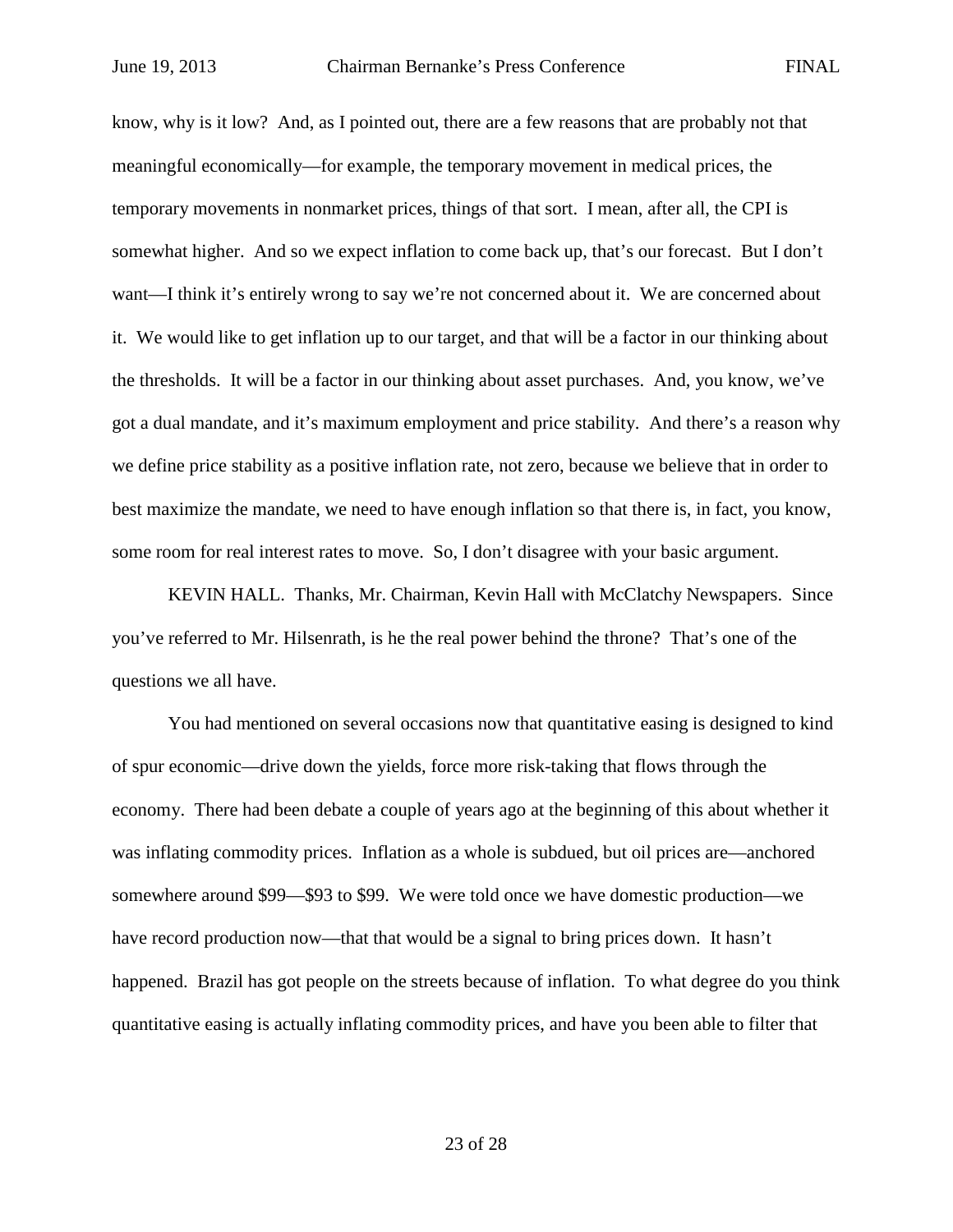out? And any thoughts on wage growth and why that's been so flat when everything else seems to be doing good in the economy?

CHAIRMAN BERNANKE. Well, when we—as I recall, I believe I have this right when we introduced the second round of LSAPs, properly known as QE2, in, I think, November 2010, there was a lot of increase in commodity prices at that time, and there was a lot of complaining that the Fed is pumping up commodity prices, and that that's a negative for people around the world. And we argued at the time that the effects of the Federal Reserve's policy on global commodity prices was probably pretty small, and that it operated—to the extent it did have an effect—it operated through growth—mostly through growth expectations. That is, a stronger global economy tends to drive up commodity prices.

This time around, we've purchased, and are in the process of purchasing, a lot more than we did in so-called QE2. We haven't really seen much increase in commodity prices. Commodity prices are way off their peaks of early last year. Oil is a little bit different from others in that it's kind of hung up. But many other commodity prices have fallen further, and the reason I would give for that is that the emerging markets—China, the rest of Asia, and some other parts of the world—plus Europe, of course, are softer, and so global commodity demand is weaker. And that explains, I think, the bulk of why commodity prices have not risen so much. So I think that's all consistent with our story that the effect of asset purchases on commodity prices—I'm not saying it's zero, but I don't think that it's nearly as big as some folks have suggested.

In terms of wages, I think that's mostly consistent with our view that unemployment, at 7.6 percent, is still pretty far from where we should be satisfied. Maximum employment, we think, is, again, between 5 and 6 percent, although these are very difficult numbers to estimate.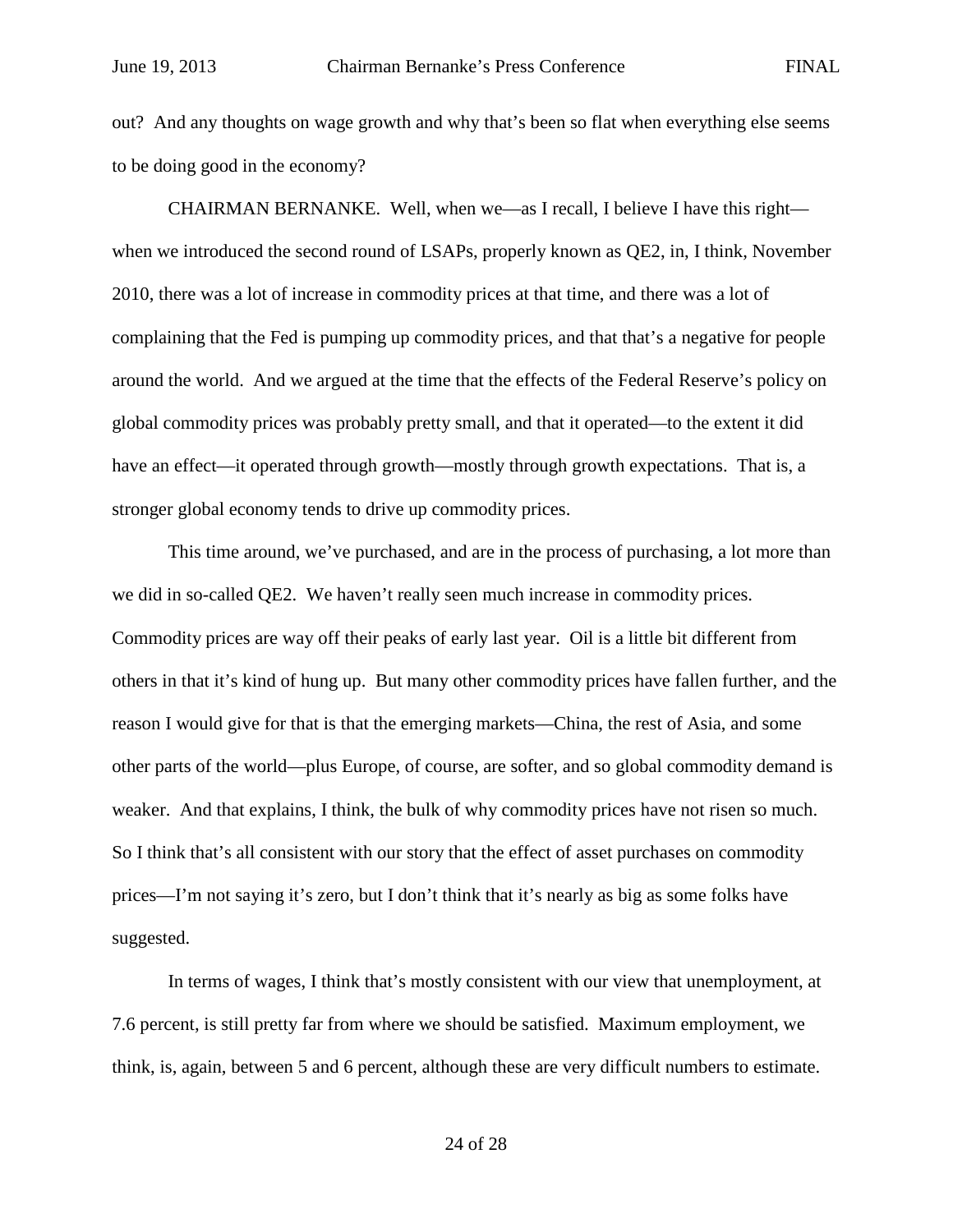So, very weak wage growth, except in a few places and a few narrow occupations, is indicative to me of a labor market that remains quite slack and where, you know, that justifies, I think together with low inflation—justifies why we are maintaining a highly accommodative policy.

KATE DAVIDSON. Mr. Chairman, Kate Davidson from *Politico*. The SEC's money market fund proposal is far less comprehensive than the plan that you and the Financial Stability Oversight Council endorsed. Do you think FSOC should defer to the SEC or still press for more to be done?

CHAIRMAN BERNANKE. Well, I'm very glad to see that the SEC has taken up money market reform. It is by far the best outcome for the SEC to do it. It's the area where they have the expertise and where they have the experience. In terms of their actual proposal they've put out—of course, it's just a proposal for comment—one of their two proposals, the floating NAV, the floating net asset value, is, of course, qualitatively similar to that—one of the proposals that was in the FSOC suggestions. We have not yet reviewed this in enough detail to give a view. But I hope that—I think—I know for sure that by putting out a floating NAV proposal that they're moving in the right direction. And I'm hopeful that what comes out will be something that's sufficient to meet the very important need of stabilizing the money market funds.

AKIO FUJII. I'm Akio Fujii, *Nikkei Newspaper*. Thank you, Chairman. Recently, we have seen great volatility in Japanese market—equity, JGB, and foreign exchange. Some say this volatility is due to uncertainty to the Federal Reserve's monetary policy direction, but others say this is due to lack of confidence to the Bank of Japan's monetary policy. So how do you view the Bank of Japan's efforts? Do you still support Bank of Japan policy? And other question is, how much do you pay attention to the spillover effect to the international market when you consider exit strategy?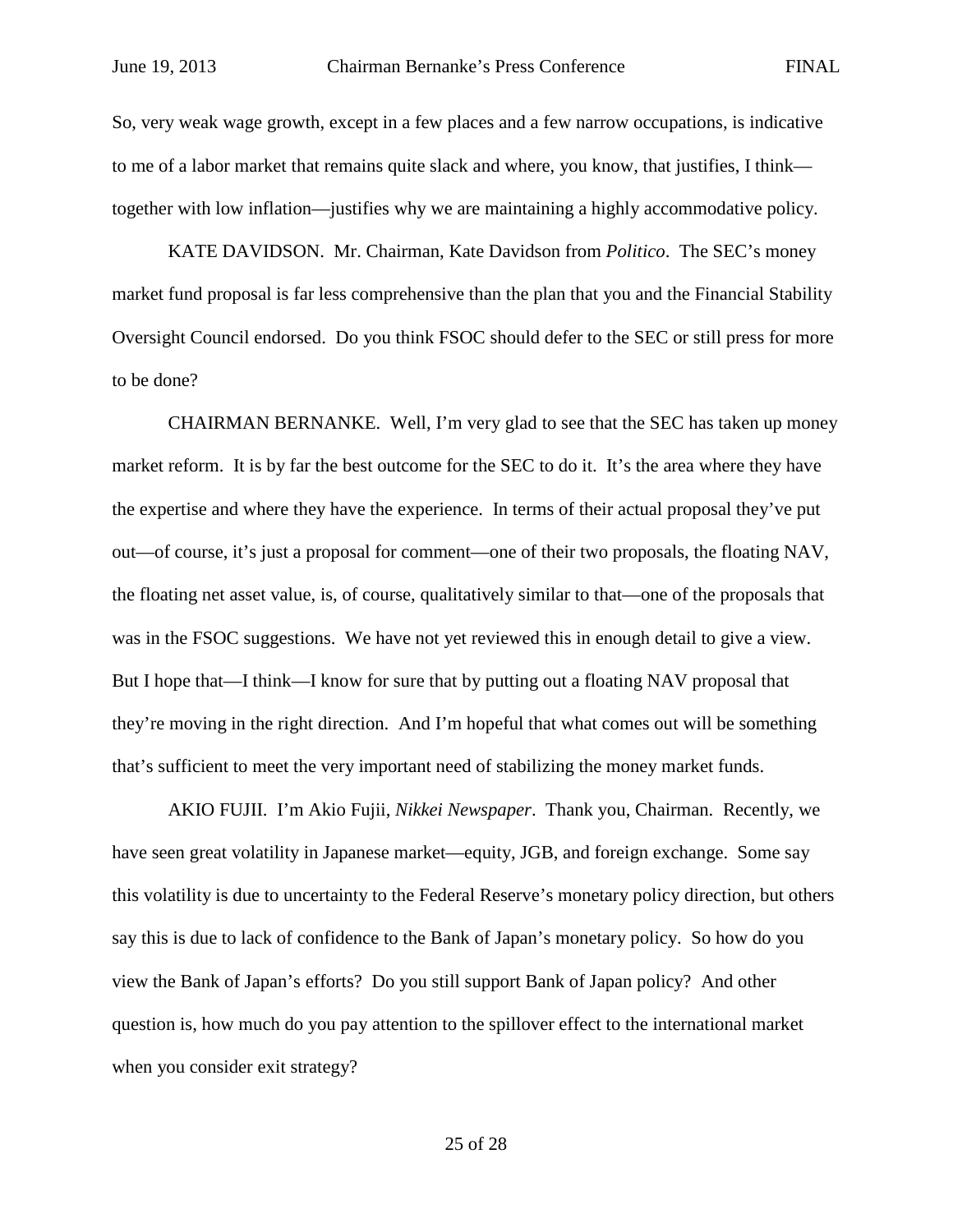CHAIRMAN BERNANKE. Well, I think the volatility is mostly linked to the Bank of Japan's efforts, and that would seem logical, since in earlier episodes, when the Fed was doing asset purchases and the BOJ was not doing anything, there was no volatility. So it sort of seems logical that the change here is the change in BOJ policy.

The BOJ is fighting against a very difficult, entrenched deflation. And, of course, deflation has been a problem in Japan for many, many years, which means that expectations are very much—the public's expectations are for continuing deflation, and therefore it takes very aggressive policies to break those expectations and to get inflation up to the 2 percent target that the Bank of Japan has set.

So that's why it's difficult, they've had to be very aggressive. That aggressiveness in the early stages of this process, where investors are still learning about the BOJ's reaction function, it's not all that surprising that there's volatility. Also, the JGB markets are less liquid than, say, the Treasury market, for example. So I—you know, I think that's something they need to pay close attention to, but, on the whole, I think that it is important for Japan to attack deflation. And I also agree with the "three arrows," the idea that besides breaking deflation, it's important to address fiscal and structural issues as well. So, I'm supportive of my colleague, Mr. Kuroda, and I'm supportive of what Japan is doing, even though it does have some effects on our economy as well.

The—there are a lot of reasons why emerging markets and other countries experience capital inflows and volatility. Some of them have to do with changes in growth expectations. For example, we've seen a lot of changes in growth patterns in the emerging markets recently. Some of it has to do with risk-on, risk-off behavior, and some of it probably does have to do with monetary policy in advanced economies, which includes, of course, the United States. We do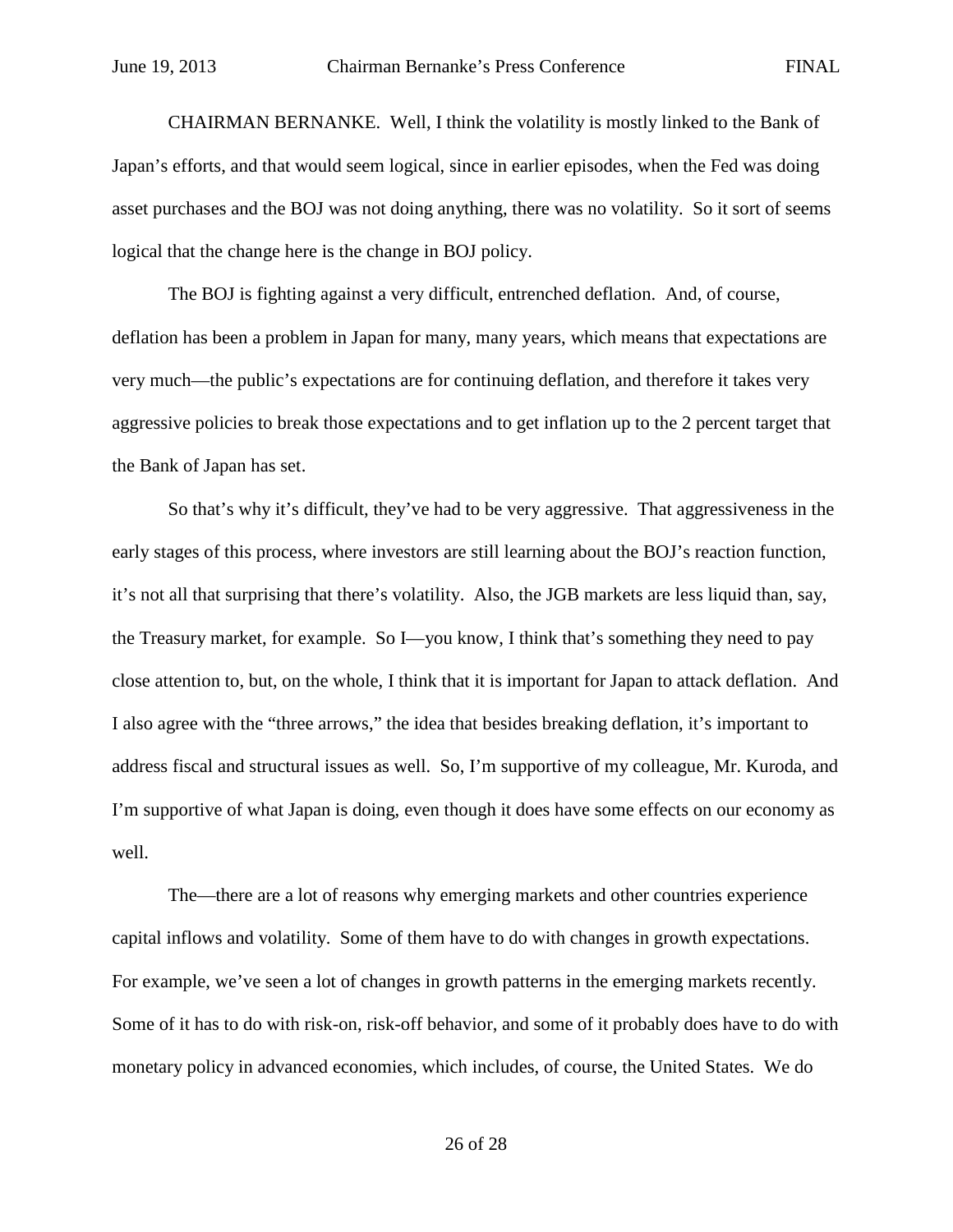take it—pay attention to that. I frequently meet with colleagues from emerging markets at the G-20, for example, and we discuss these issues. I think the right way to think about it is that, as the G-7 and the G-20 both have noted, that what U.S. monetary policy, like that of Japan, is trying to do is trying to help this economy grow. And a global recovery, a global—strong global growth depends very much on the U.S. growing at a reasonable rate. And so, while there is some effect, I think the net effect, including a stronger U.S. economy, is, on the whole, positive, and I think most of my colleagues in emerging markets recognize that. That being said, anything we can do through communication or other means to try to minimize any overflow effects or side effects, we will certainly do.

MARK HAMRICK. Hello Mr. Chairman, Mark Hamrick with Bankrate.com. You know, you've talked about being in uncharted territory with policy, and we can remember that these news conferences just began about two years ago as well, and so there's that mix of communication and policy. Insofar as the FOMC decided not to include the information about adjusting the asset purchases today, how do you walk that fine line? And why did the FOMC decide essentially to leave it to you to describe that, as opposed to putting it down in its own words? Thank you.

CHAIRMAN BERNANKE. Well, again, we don't think of this as a change in policy. What I was deputized to do, if you will, was to try to make somewhat clearer the implications of our existing policy and to try to explain better how the policy would evolve in various economic scenarios, and that's a little bit difficult to put into, you know, a very terse FOMC statement. Now that being said, going forward, I think that, you know, some of these elements, to the extent that we can make them useful, will begin to appear in the FOMC statement. It's entirely possible. But it seemed like the right tactic in this case to explain these fairly subtle